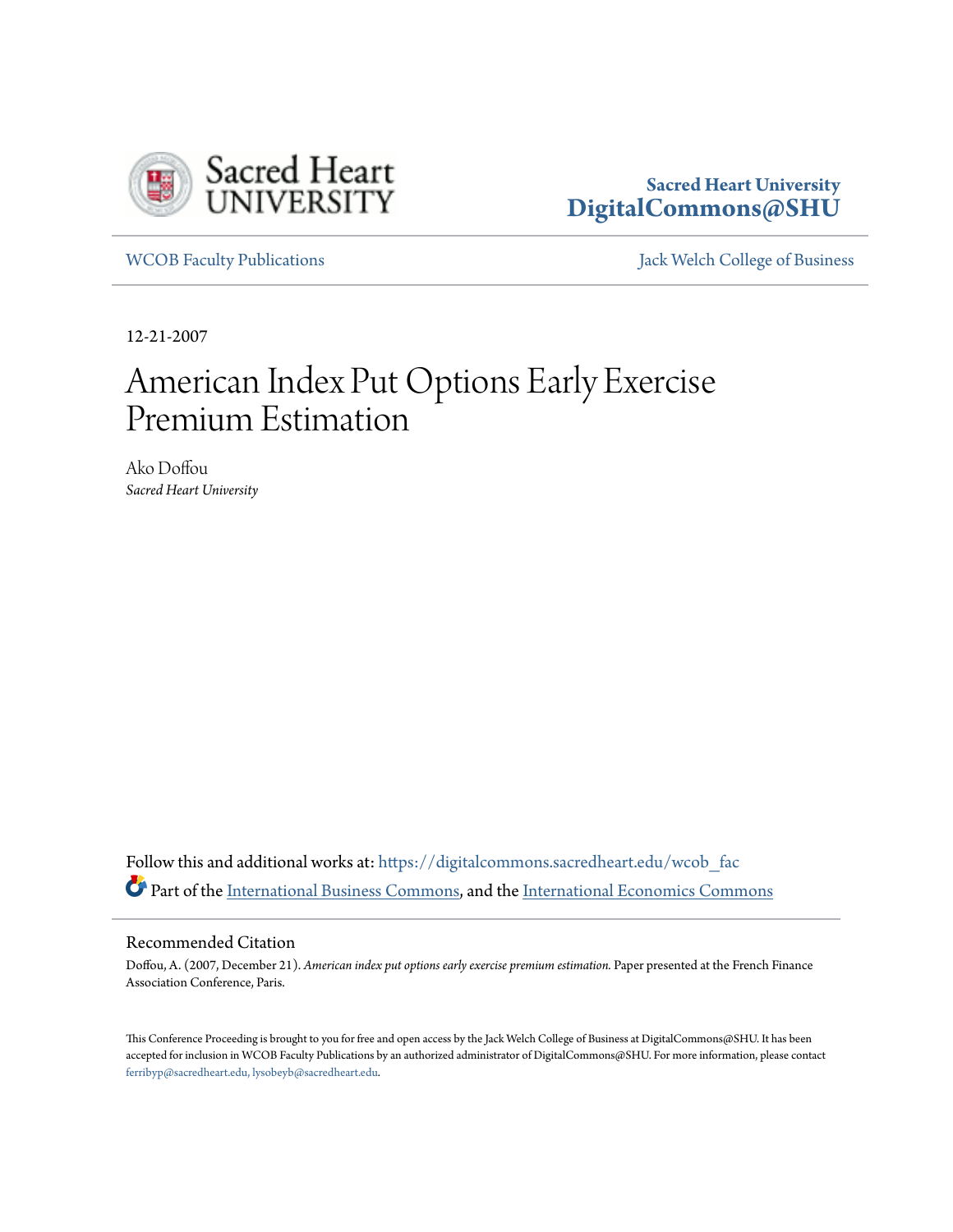## American Index Put Options Early Exercise Premium **Estimation**

Ako Doffou: Sacred Heart University, Fairfield, United States of America

**CONTACT:** Ako Doffou, Sacred Heart University, John F. Welch College of Business, 5151 Park Avenue, Fairfield, CT 06825-1000, United States of America. (T) (203) 396-8068, (F) (203) 365-7538, Email: adoff21@yahoo.com

### I. Introduction

The value of early exercise or early exercise premium is the difference in price between an American option and an otherwise identical European option. It is difficult to estimate the early exercise premium because American and European options rarely have the same state variable or underlying asset. Using transaction data on both American and European foreign currency options traded at the Philadelphia Stock Exchange, Jorion and Stoughton (1989) directly computed the actual value of early exercise for foreign currency options. The average value of the premium found was about two percent of the option price. They also tested the Geske and Johnson (1984) American option pricing model by regressing observed early exercise premium over model predicted early exercise premium. They concluded that the Geske-Johnson model tracks well the variation in the true early exercise premium. With the exception of foreign currencies, other state variables driving both the American option and otherwise identical European option do not exist. Hence, estimation of early exercise premium from direct comparison is not possible for options whose underlying assets are not currencies.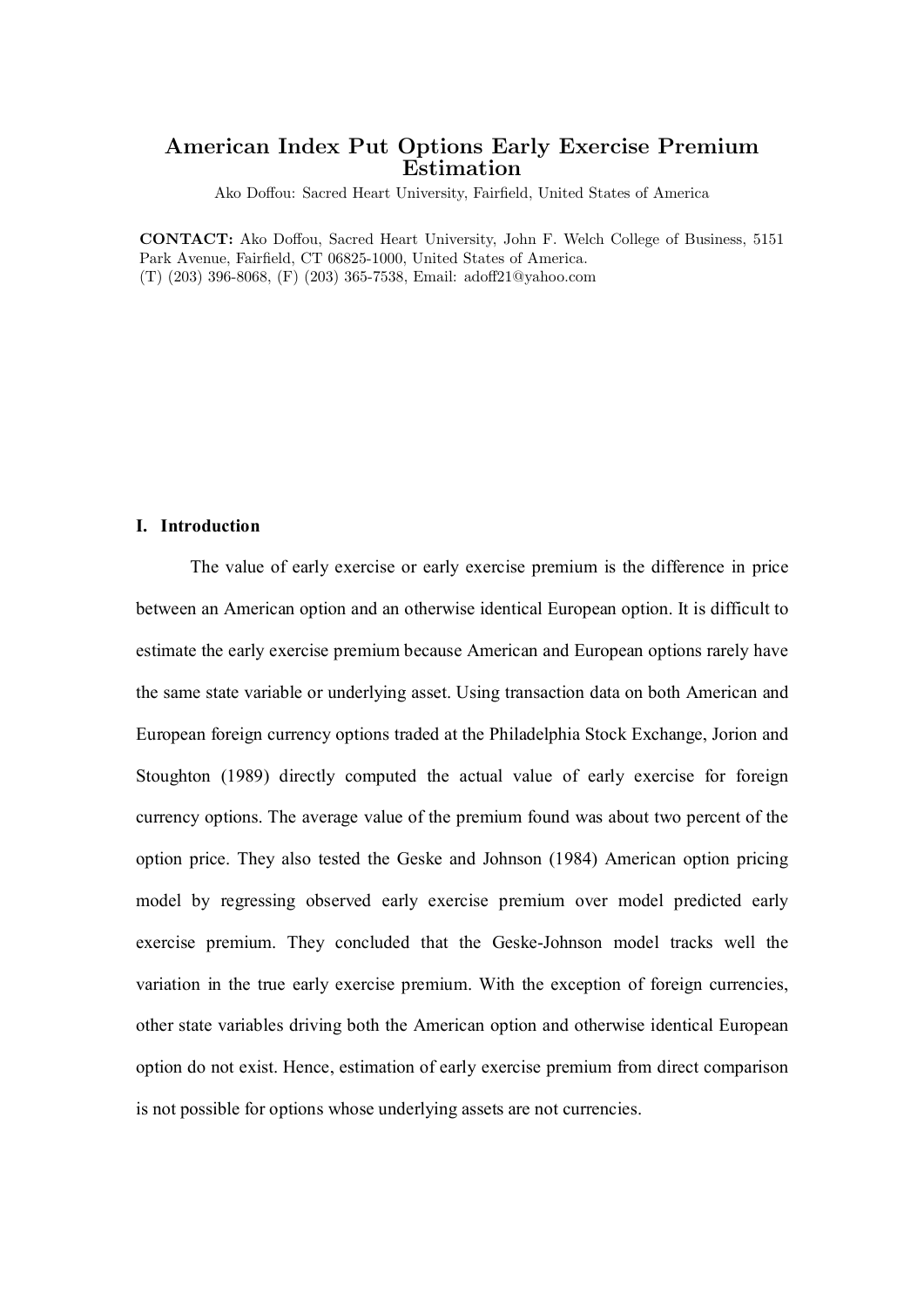Shastri and Tandon (1986) and Whaley (1986) propose an alternative approach to estimate the value of early exercise for futures options by computing the difference between the price given by an American option pricing model and that given by the Black-Scholes model. Using the Geske-Johnson futures options valuation model, Shastri and Tandon (1986) showed that the value of early exercise is significant only for in-themoney options with a fairly long time-to-maturity. Whaley (1986) found identical result that early exercise premium for out-of-the –money futures options is negligible.

Because of the significant and systematic pricing biases inherent in most American put option valuation models, using any model dependent technique to estimate the early exercise premium is problematic. Brenner and Galai (1986) proposed the use of the put-call parity relationship to estimate the value of early exercise for American options. Given the observable prices for put options, call options and the underlying stock, they derive the implied risk free interest rate from the put-call parity arbitrage condition and use this risk free rate to estimate the value of early exercise. Using IBM option data from the Chicago Board Options Exchange (CBOE) from June 1977 to August 1978, Brenner and Galai found an average early exercise premium of 0.9 % for at-the-money put options and 3.5% for in-the-money put option.

Zivney (1991) takes a similar but modified approach to estimate early exercise premium as the difference between the American option price and the European option price derived from put-call parity. The data used consist of the S&P 100 index options for which Harvey and Whaley (1992) found the dividend stream to be distinctly discrete and early exercise for both calls and puts to occur frequently. Estimates of early exercise premium are analyzed separately for cases where calls are in-the-money and for cases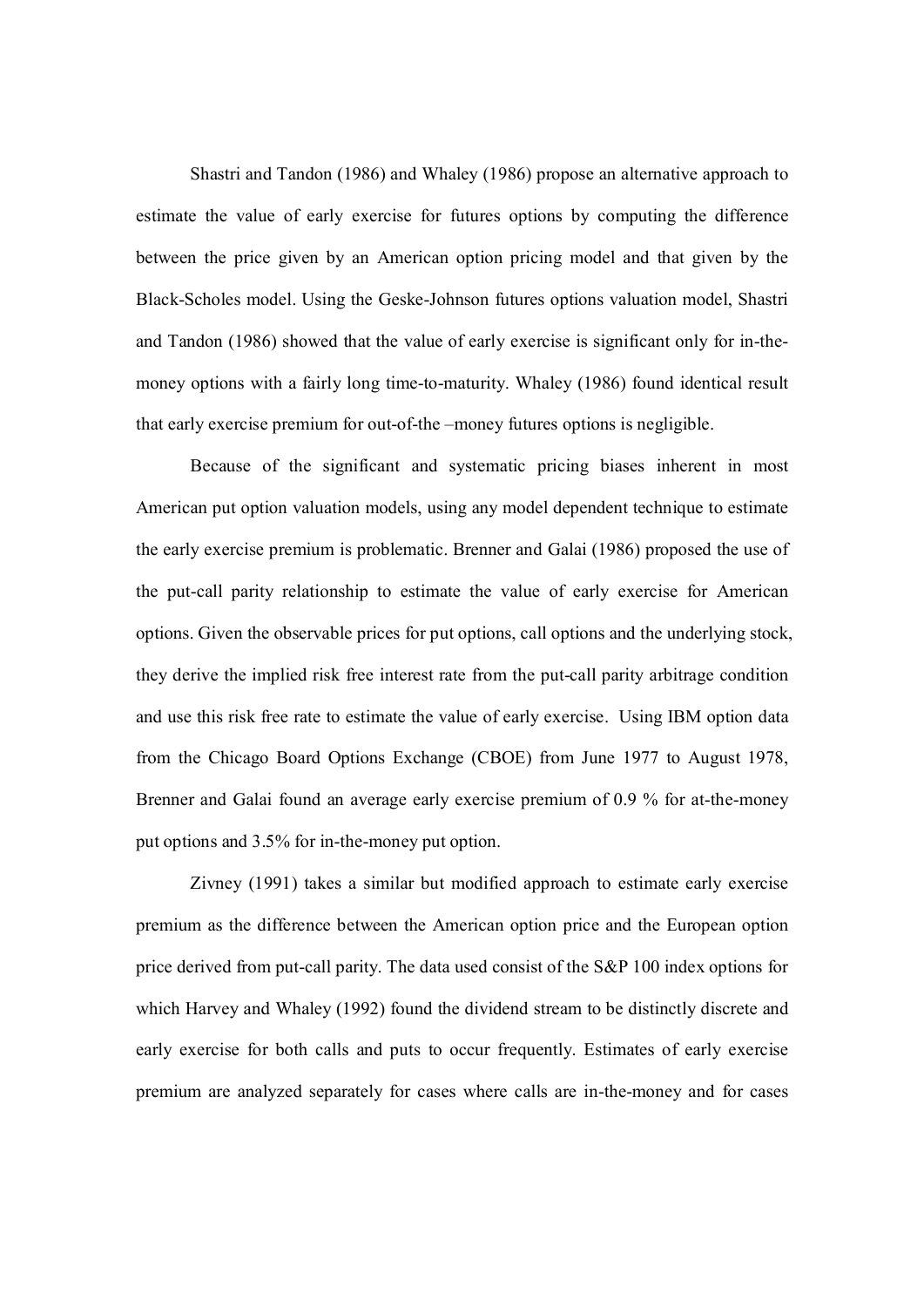where puts are in-the-money. Zivney found an average value of early exercise of 10 percent for put options and 3.5 percent for call options on the S&P 100 index. This approach does not pick up the misspecification of the stochastic process for stock prices inherent in option pricing models and suffers from inherent biases induced when estimating a put-call parity implied riskless rate. Moreover, the estimated values for early exercise for put options were contaminated by those for call options, making it impossible to separate the two.

Loudon (1990) compares the predictive ability of the put-pricing model developed by MacMillan (1986) and Barone-Adesi and Whaley (1987) to that of the Black-Scholes European model. He finds systematic pricing errors in the American put option pricing model with the American model put prices being significantly closer to market prices than are the Black-Scholes European model prices.

Mispricing by American put valuation models may arise when these models misspecify the dynamics of stock prices and the behavior of other option parameters, and when the early exercise feature is not properly accounted for. Dueker and Miller (2003) measure directly the early exercise premium using American and European S&P 500 index options. Using mid-points from bid-ask quotes, Dueker and Miller find that the early exercise premium for the American S&P 500 index put options is between 7.97% and 10.86% of the option price and the estimated premium is most likely biased. This result is consistent with Dueker and Miller (1996) in which an adjustment to liquidity biases reduces the value of early exercise premium for the S&P 500 index options from \$0.22 to \$0.19.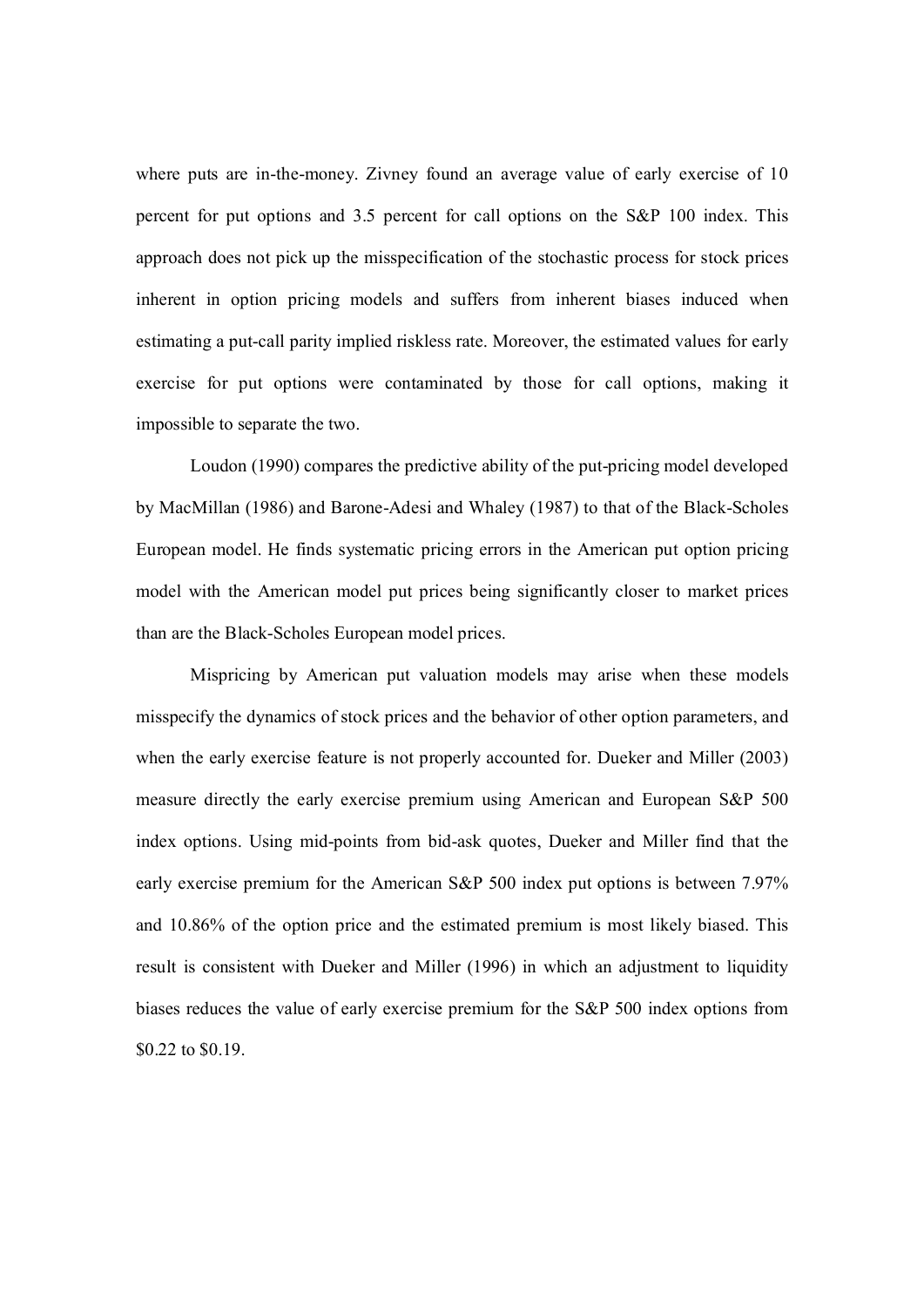Carr, Jarrow, and Myneni (1992), herein refereed to as CJM model, show that the early exercise premium is an exact solution to the Black-Scholes or (BS) American put option price with moving boundary conditions in contrast to the approximations by MacMillan (1986) and Barone-Adesi and Whaley (1987) or MBAW model. Hence, the CJM model gives theoretically better results than the MBAW model which is a quadratic approximation of the Black-Schole's partial differential equation.

The results from previous studies seem to indicate that existing American put option pricing models do not fully capture the market value of early exercise. This paper examines empirically the value of early exercise and tests the ability of the CJM and MBAW American put valuation models to predict the value of early exercise for American put options. The market values of early exercise are derived using Rhim and Kim (2000) methodology which does not rely on any particular option pricing model. Assuming that the European put-call parity holds and that investors are rational, the European put value embedded in an American put price can be derive from the put-call parity relationship. The market values of early exercise are then easily obtained as the difference between the observed market prices of American put options and the derived European put option values. Using the S&P 100 index options transaction prices, this study finds that the values of early exercise are statistically significant for in-the-money and at-the-money put options.

To get reliable estimates of the values of early exercise, the accuracy and quality of the MBAW and CJM American put valuation models are tested. The accuracy of each model is tested by comparing model-predicted values to observed market values. Pricing biases are measured as absolute differences between market prices and theoretical prices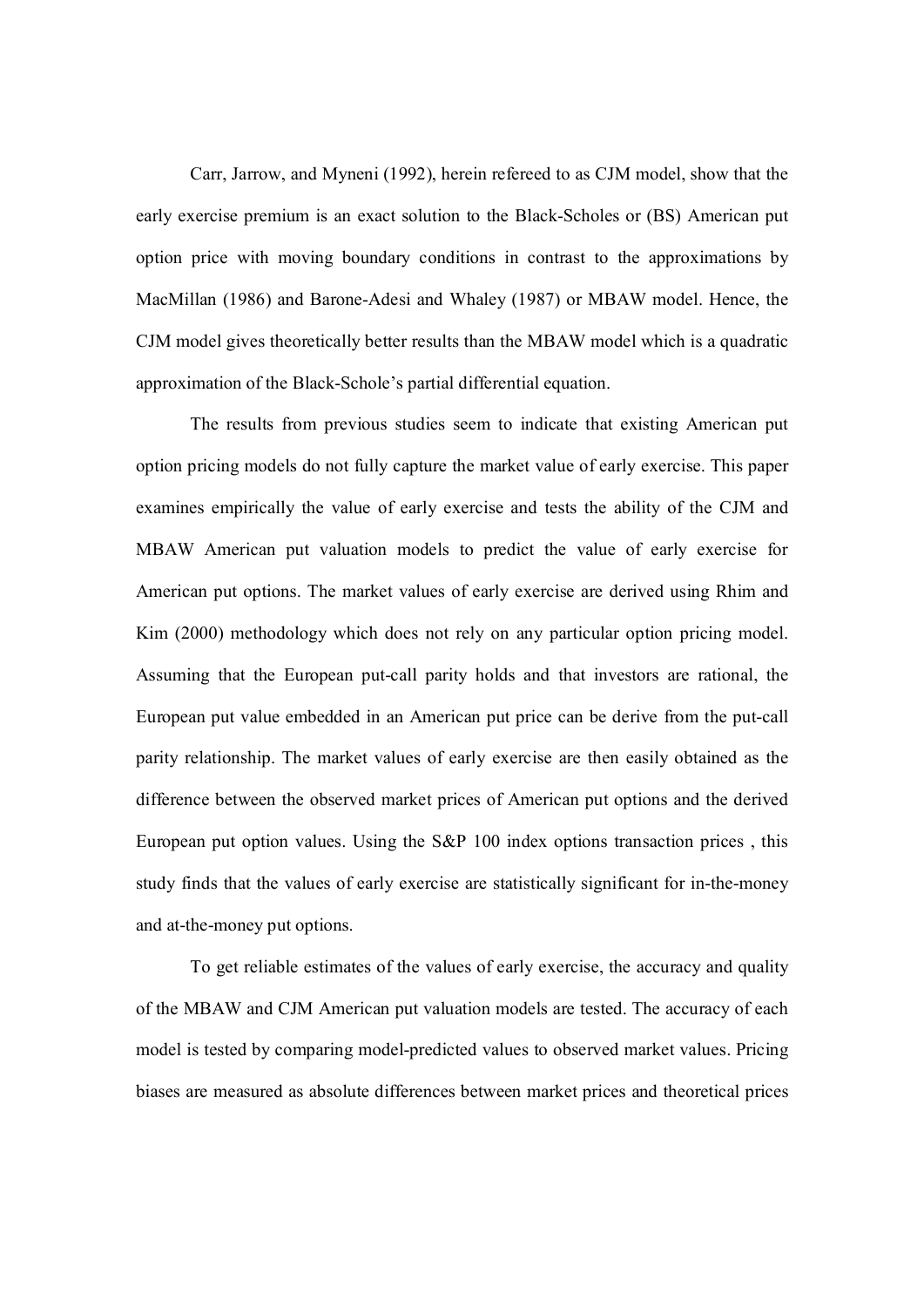predicted by the MBAW and the CJM models. To further investigate the pricing biases, they are decomposed into two components: mispricing of the early exercise premium and mispricing of the European option price component caused by the misspecification of the Black-Scholes formula.

The quality of an American put valuation model is tested by examining how well the model captures the true value of early exercise premium. The results are consistent with previous work and confirm that American put option valuation models do not fully capture the value of early exercise.

The paper is organized as follows. Section II introduces the model. The test methodologies are explained in section III. Section IV describes the data set used. The empirical results are analyzed in section V. Finally, section VI concludes the paper.

#### **II.** The Model

The theoretical value of early exercise can be estimated as the difference between the option price generated by an American option pricing model and the price of a corresponding European option obtained from the Black-Scholes model. This approach implicitly assumes that both American and European option pricing models generate correct prices. Prior empirical studies show that both American and European option pricing models misprice actual market prices. The mispricing by theoretical models may arise from a misspecification of the stock price dynamics.

To avoid problems caused by model misspecification, an estimation method that does not rely on any particular option pricing model is used. It is assumed that option markets are efficient and therefore that the European put-call parity holds. It is assumed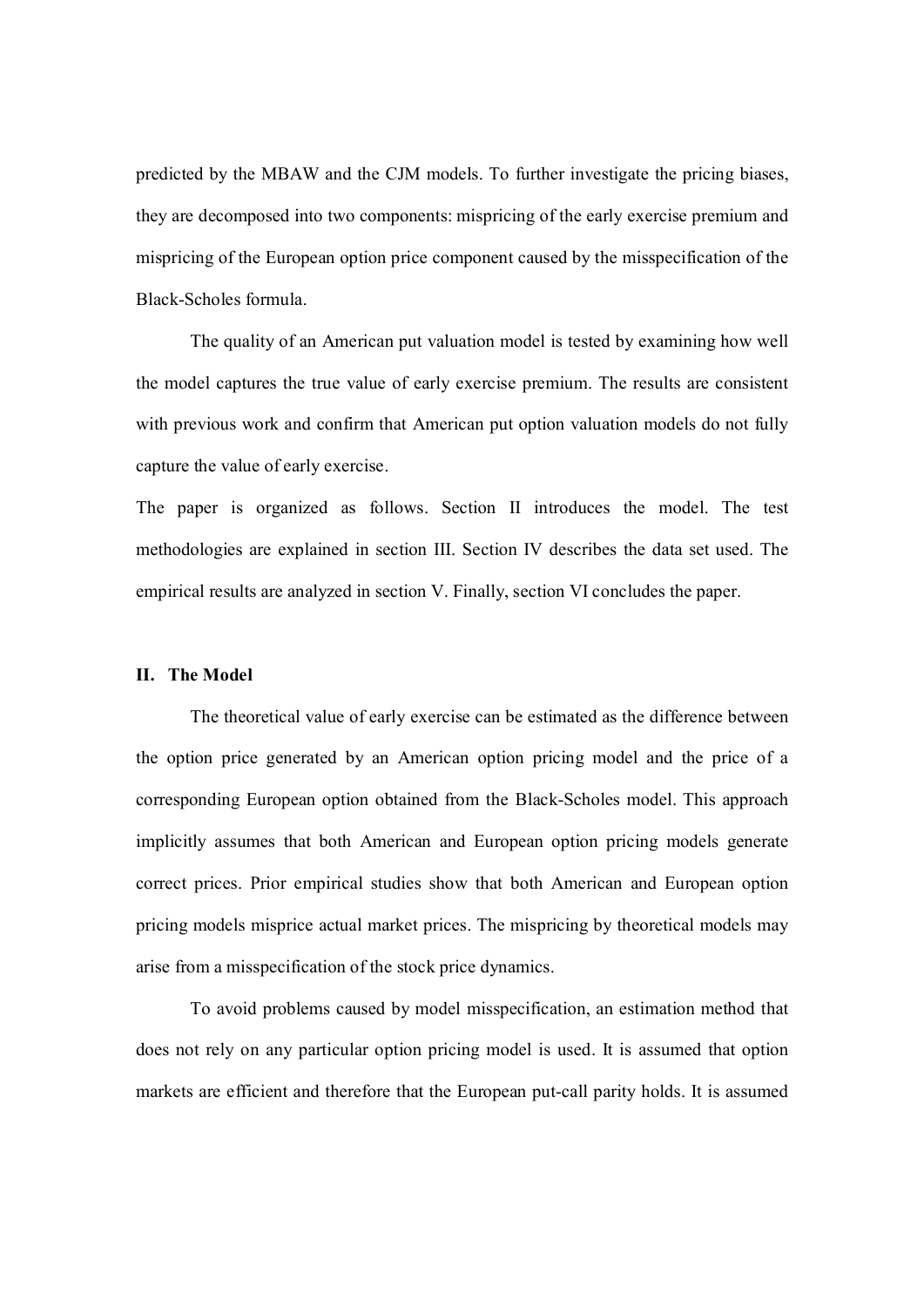further that investors are rational in that holders of American call options do not prematurely exercise their call options when no dividends are to be paid on the underlying stock until option maturity. Based on these assumptions, the European putcall parity relationship is reconstructed by replacing a European call with an American call as follows:

$$
P_E + S = C_A + Ke^{-rT}
$$
\n<sup>(1)</sup>

where  $C_A$  and  $P_E$  are respectively the value of an American call option and the value of a European put option with the same strike price  $K$  and the same maturity  $T$ . From equation (1) above, we derive the market value of a European put option:

$$
P_E = C_A - S + Ke^{-rT}
$$
 (2)

The early exercise premium embedded in the American put option,  $EEP_{mkt}$ , can be obtained by subtracting the European put value imputable to put-call parity from the observed market price  $P_A$  of the American put option:

$$
EEP_{mk} = P_A - (C_A - S + Ke^{-rT}) \tag{3}
$$

The four parameters that affect the option price also affect the option early exercise premium. These parameters are the option moneyness  $S/K$ , the volatility of the underlying stock/index price  $\sigma$ , the time to maturity of the option T, and the risk-free interest rate  $r$ . These parameters are picked up by two major factors that directly affect the value of early exercise. The first factor is the critical stock price which triggers immediate exercise of the put option. The other factor is the time value of money. The critical stock price,  $S_c$ , is the maximum stock price at which it is optimal to exercise the put option immediately. This critical stock price is reached when the time value is zero or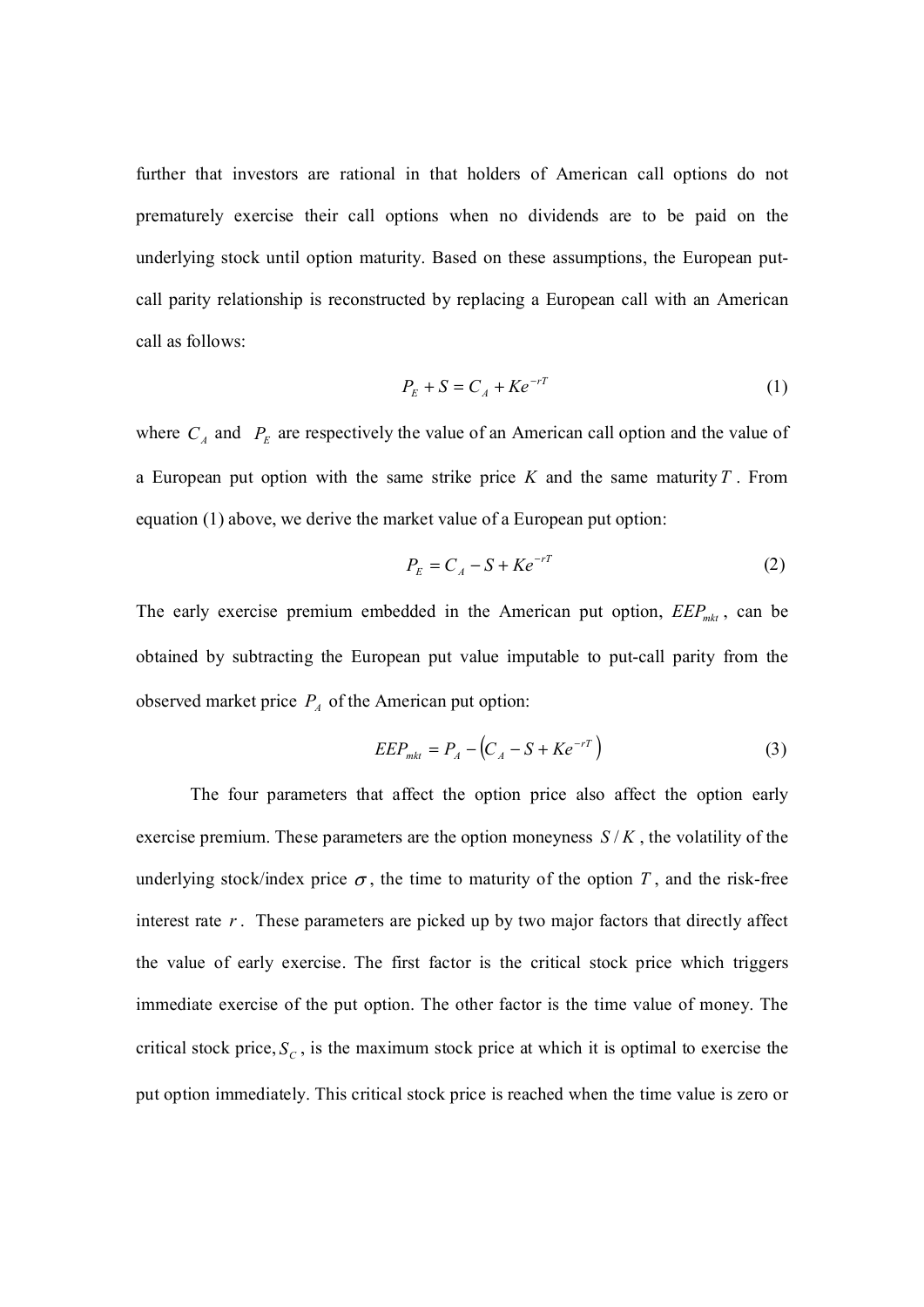close to zero so that the put price is equal to its intrinsic value. Hence, the critical stock price is obtained by solving the following equation

$$
K - S_C = P(S_C, K, t, r, \sigma) \tag{4}
$$

The critical stock price depends on all the option pricing parameters except the current stock price. A rise in the critical stock price leads to a greater value for the early exercise premium because it makes a put option more likely to be in the money and therefore more likely to be exercised early.

The value of early exercise is also affected by the interest to be earned on the strike price that would be received in the event the put option is exercised early. The interest earned on the strike price is the difference between the strike price and the present value of the strike price or  $K(1-e^{-rT})$ . Because the time value of money on interest income is a function of the strike price, interest rate, and the time to maturity, a greater time value of money creates a greater value of early exercise.

A decrease in moneyness due to a stock price increase will decrease the value of early exercise. Using the Black-Scholes formula, It can be shown that the partial derivative of the critical stock price with respect to the strike price in equation (4) is exactly equal to  $\frac{N(d_2)}{N(d_1)}$  which is strictly positive. Hence, a higher strike price increases the critical stock price and therefore increases the value of early exercise. Moreover, an increase in the strike price increases the interest income that can be earned on the strike price when the put option is exercised.

An increase in the volatility of the underlying stock price makes the put option more likely to be in the money and therefore increases the value of early exercise. An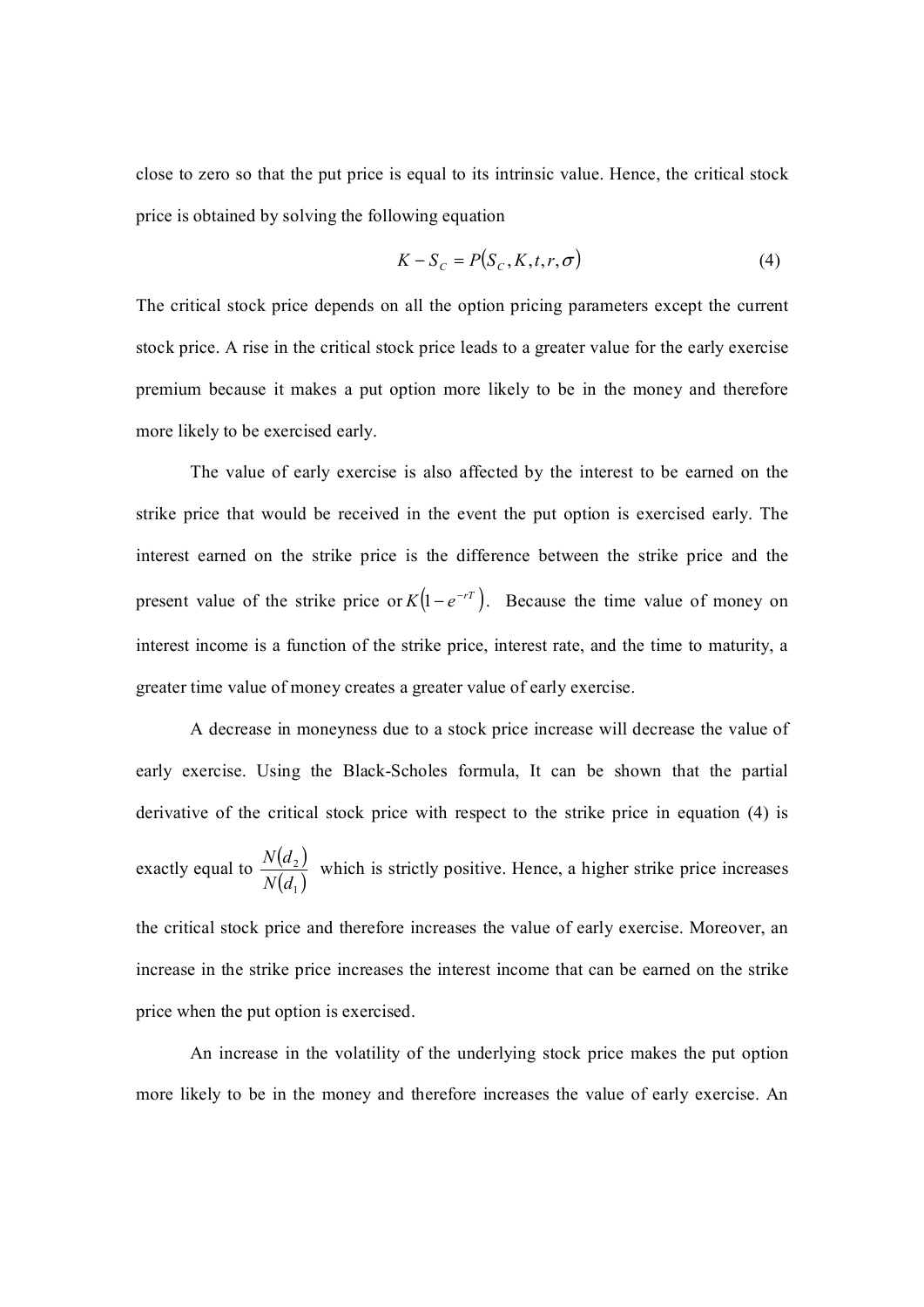increase in the time-to-maturity increases the value of the put option as well as the time value of money and therefore increases the value of early exercise. When interest rates increase, the present value of the strike price decreases, making put options less valuable. Hence, as interest rates increase, it is more likely for put options to be out of the money, and therefore less likely for put options to be exercised early. Moreover, as interest rates increase, the time value of money increases. Therefore, the early exercise premium for a put option may increase, decrease, or remain constant when interest rates increase. In the paragraph that follows, the test methodologies for both the MBAW and CJM models are discussed.

#### **III.** Test Methodologies

#### 3.1 MacMillan, Barone-Adesi and Whaley Model and Tests

Both American and European option prices satisfy the Black-Scholes partial differential equation. It follows that the early exercise premium which is the difference in prices between an American option and an otherwise identical European option must also satisfy the same partial differential equation. Using a quadratic approximation technique, a solution for an American put valuation formula  $P_A$  is

$$
P_A = P_E + \delta \left(\frac{S}{S_C}\right)^{\nu} \text{ for } S > S_C, \text{ and } P_A = K - S \text{ for } S < S_C
$$
 (5)

where  $P_E$  is the Black-Scholes European put price,  $\delta = -\left(\frac{S_C}{y}\right)[1 - N(-d_1(S_C))]$ , and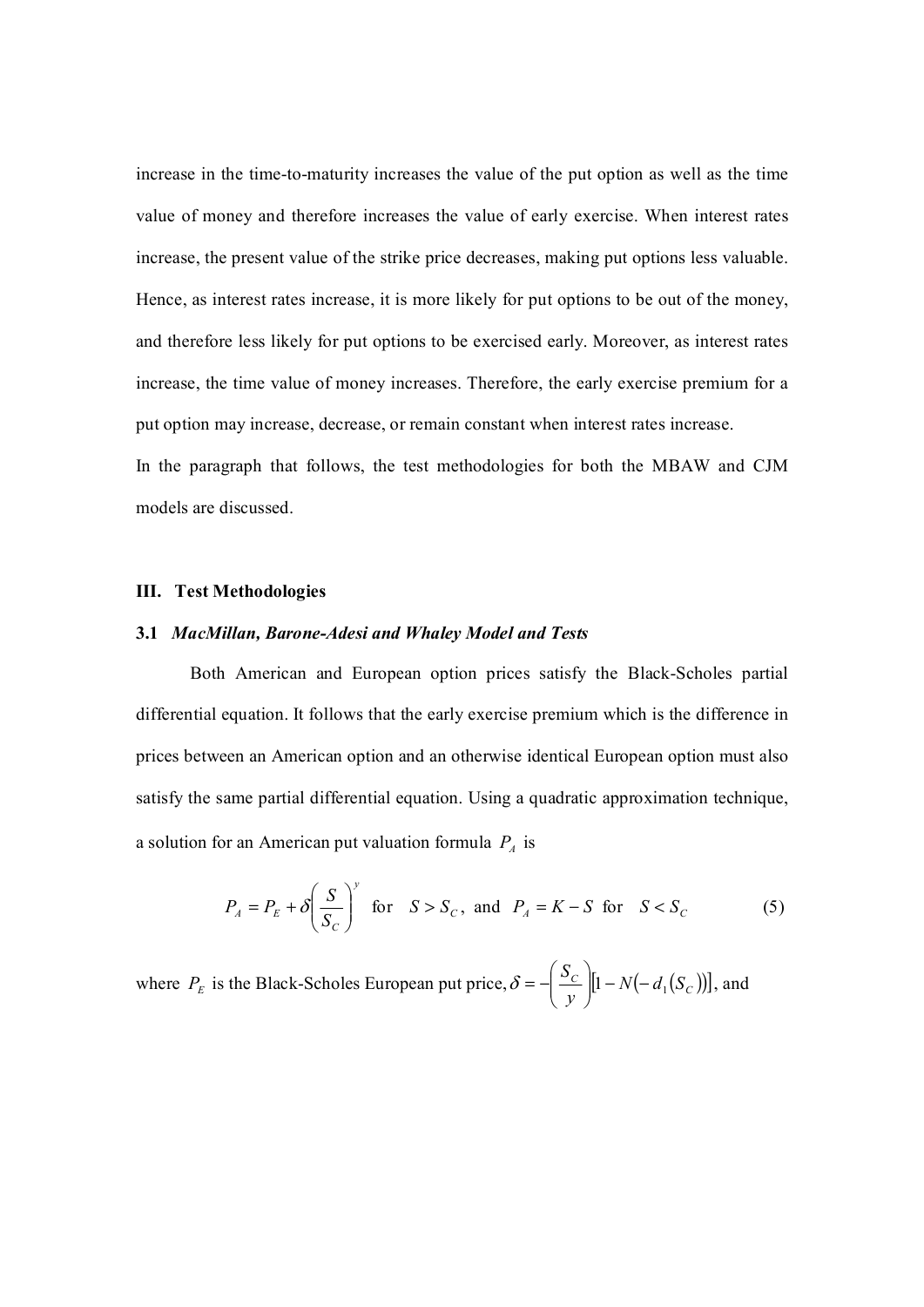$$
y = \left(\frac{1}{2}\right) \left[ -\left(\frac{2r}{\sigma} - 1\right) - \left(\left(\frac{2r}{\sigma} - 1\right)^2 + \frac{8r}{\sigma(1 - e^{-r(T-t)})}\right)^{\frac{1}{2}} \right].
$$
 The put option strike price is *K*.

The critical stock price below which it is optimal to exercise the put option immediately is  $S_c$  which is obtained by solving the following equation

$$
K - S_C = P_E(S_C) + \delta \tag{6}
$$

Assuming that the prices generated by both the MBAW and the Black-Scholes models are correct, the theoretical value of early exercise,  $EEP_{mdl}$ , for an American put option can be estimated as follows

$$
EEP_{\text{mdl}} = P_{A_{\text{mdl}}} - P_{E_{\text{mdl}}} \tag{7}
$$

where  $P_{A_{m,n}}$  is the MBAW model American put option price and  $P_{E_{m,n}}$  the Black-Scholes European put option price.

The theoretical value of early exercise given in equation (7) above is compared to the actual value of early exercise estimated directly from observed market put prices. The difference between model-predicted values of early exercise and actual observed market values of early exercise reveals the extent to which the American put option pricing models considered do not capture the early exercise premium embedded in American put option prices.

There are two critical problems in testing any option pricing model. The first problem is that a test of any option pricing model is a joint test of market efficiency and model validity. The second problem is that stock price volatility is not directly observable. To solve the first problem, a filtered sample is used which excludes all observations that violate the no-arbitrage boundary conditions for American put-call parity. To get a proper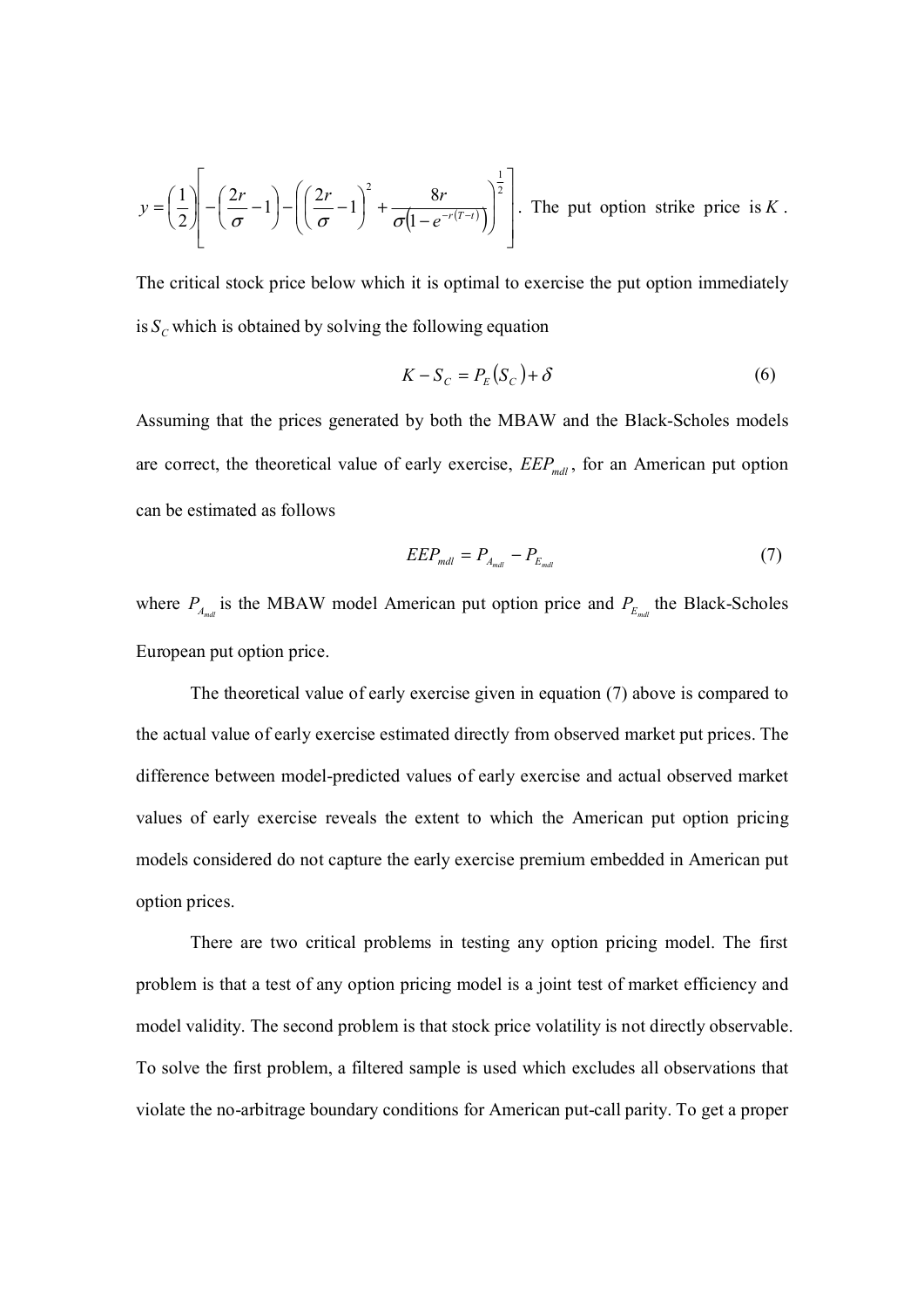estimate of the stock price volatility, the MBAW model is assumed to generate a correct price for a put option when the put option is at-the-money. The implied volatility is derived from the MBAW model by fitting the model to the at-the-money put option prices. The resulting implied volatility is then used to predict remaining put prices. It follows that the validity of the tests conducted here lies on the accuracy of the volatility estimation.

The MBAW model is tested in two ways. First, the accuracy of the model is tested by comparing the model predicted prices to the observed market prices. Second. the quality of the MBAW model is tested by investigating how well this American put valuation model captures the actual value of early exercise. In measuring the accuracy of the MBAW model, its pricing biases  $PB<sub>AM</sub>$  are computed as follows

$$
PB_{AM} = P_{A_{mkt}} - P_{A_{mdl}} \tag{8}
$$

where  $P_{A_{mkt}}$  is the observed market value of the American put option and  $P_{A_{mdt}}$  the MBAW model price.

The MBAW model implicitly assumes that the Black-Scholes model correctly prices the European portion of an American put option. It follows that pricing biases from the MBAW model may arise from the misvaluation of early exercise premium and from the misspecification of the Black-Scholes formula. Hence, the MBAW pricing biases can be decomposed as follows

$$
PB_{AM} = PE_{BS} + PE_{EEX} \tag{9}
$$

where  $PE_{BS}$  is the pricing error due to the Black-Scholes model misspecification and  $PE_{\text{EEX}}$  the pricing error associated with the misvaluation of early exercise premium. The pricing error related to the Black-Scholes model misspecification is evaluated as the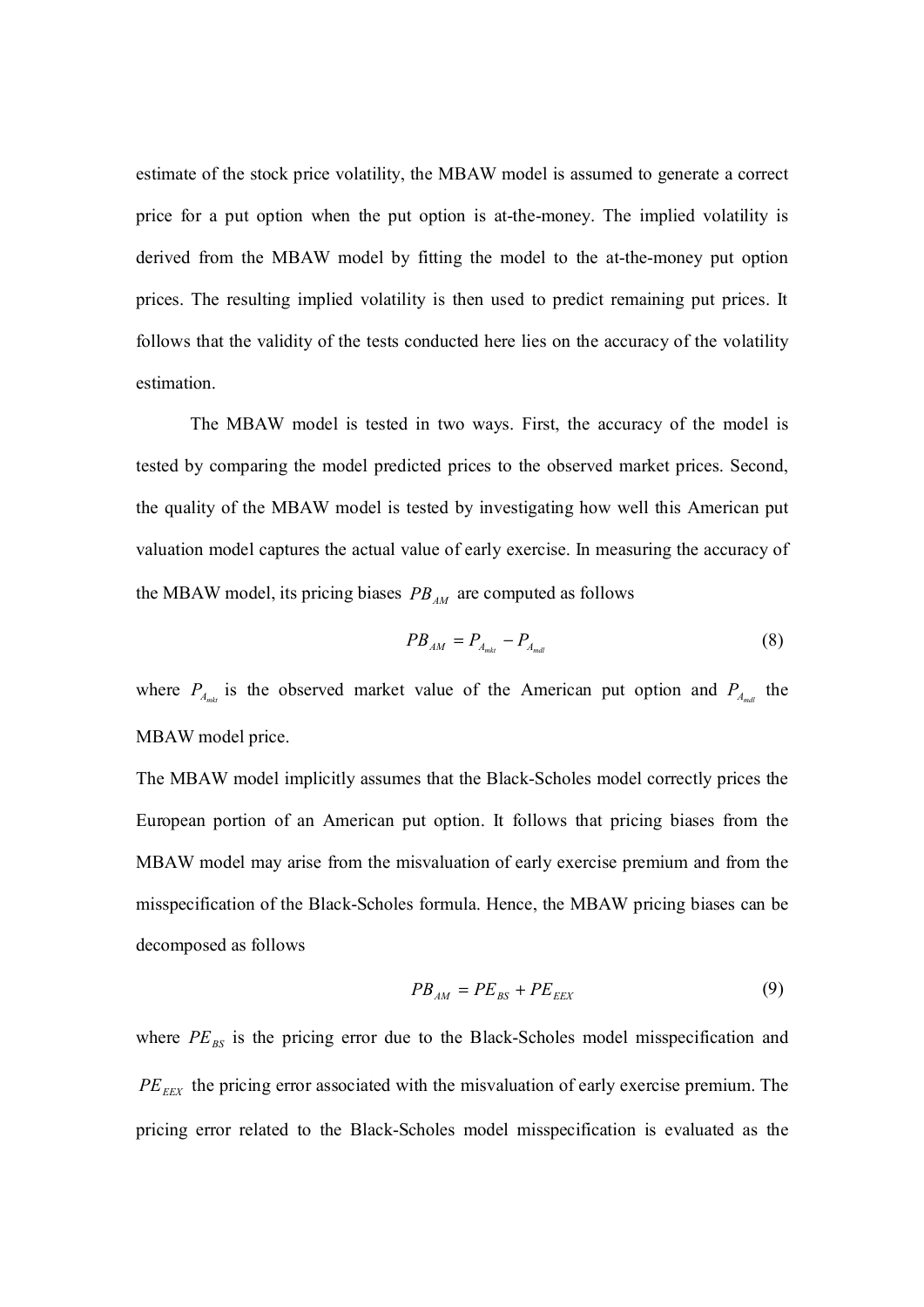difference between the Black-Scholes European put price,  $P_{E_{net}}$ , and the market value of a European put option,  $P_{E_{\text{max}}}$ , derived from European put-call parity as follows

$$
PE_{BS} = P_{E_{mkt}} - P_{E_{mdl}} \tag{10}
$$

The pricing error caused by the misvaluation of early exercise premium is assessed as the difference between the actual market value of early exercise,  $EEP_{mkt}$ , and the model predicted value of early exercise,  $EEP_{mdl}$ ,

$$
PE_{EEX} = EEP_{mkt} - EEP_{mdl} \tag{11}
$$

The quality or performance of the MBAW model is evaluated by examining how well this model captures the actual market value of early exercise. The degree to which the MBAW model misprices the true market values of early exercise, DM, is given by

$$
DM = \left(1 - EEP_{\text{mdl}} / EEP_{\text{mkt}}\right) \left(100\right) \,. \tag{12}
$$

To further evaluate the quality of the MBAW model, market values of early exercise premium are regressed over model-predicted values of early exercise premium. The regression equation is

$$
EEP_{mk} = \lambda_1 + \lambda_2 (EEP_{mdl}) + \omega \tag{13}
$$

Under the null hypothesis that the model-predicted early exercise premium perfectly forecasts the true market value of early exercise premium, the intercept coefficient,  $\lambda_1$ , should equal zero and the slope coefficient,  $\lambda_2$ , should equal one.

#### 3.2 Carr, Jarrow and Myneni Model and Tests

The Carr, Jarrow, and Myneni (1992) model or CJM model shows the early exercise premium as an exact solution to the Black-Scholes or BS model American put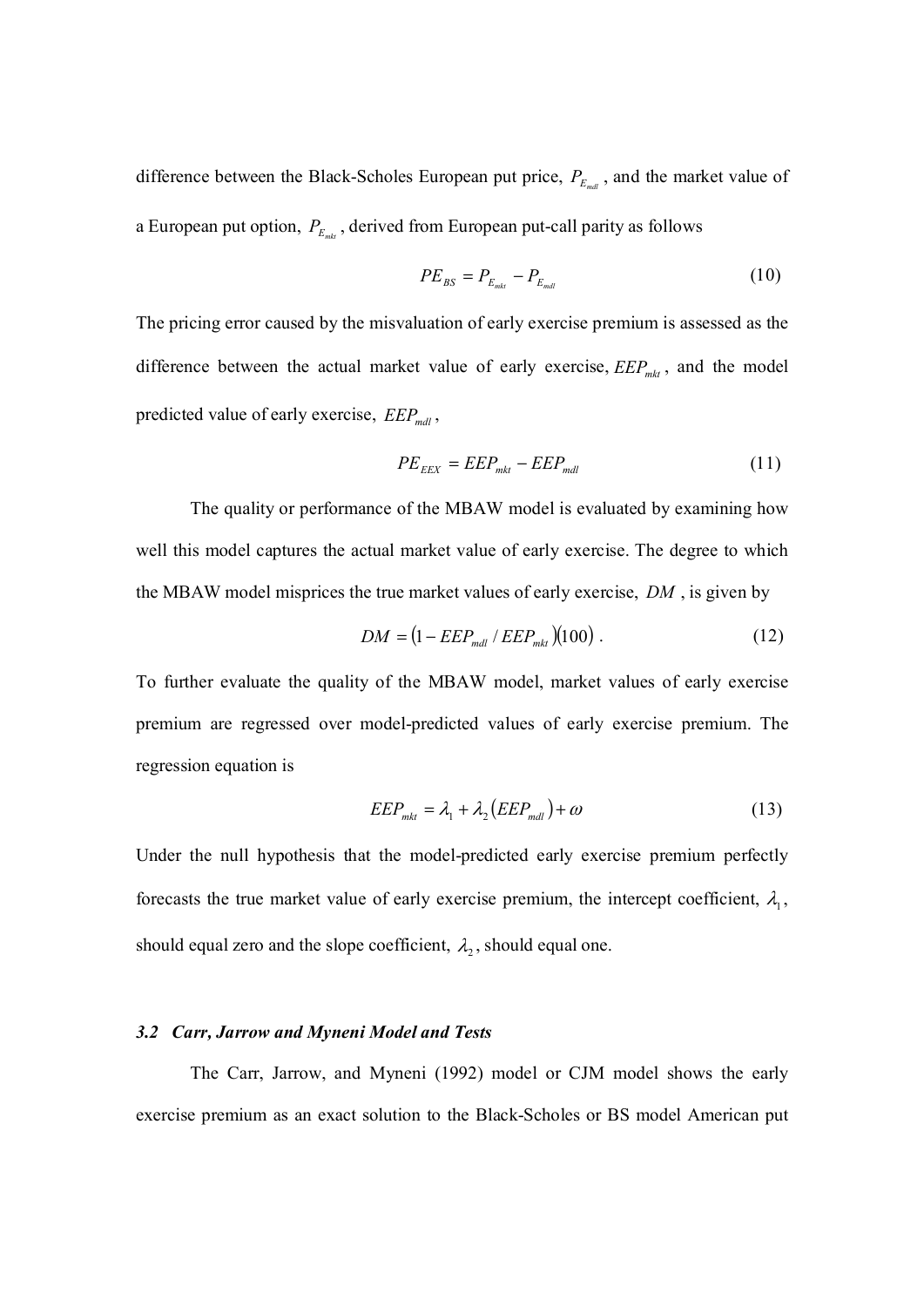option price with moving boundary conditions as opposed to the approximation approach of the MBAW model. Consequently, the CJM model gives theoretically better results than the MBAW model which is a quadratic approximation of the Black-Scholes partial differential equation. However, the CJM model has a singularity problem at time zero (i.e., option at maturity) and therefore has no known analytic solution. If an option is at expiration, the numerical approximation is the only alternative to the CJM exact solution. In this paper, the performance of the MBAW model and the CJM model are compared. The tests undertaken for the CJM model are exactly the same as those described above for the MBAW model. The MBAW model provides computing efficiency even though the CJM model is theoretically superior. Whether or not the CJM model performs significantly better than the MBAW model to offset its relative computing time inefficiency is an empirical question not yet answered

#### **IV.** The Data

Daily transaction data for put and call options on the S&P100 index (OEX) traded on the Chicago Board of Options Exchange (CBOE) are used. The data set spans over a ten-year period from January 3, 1995 to January 3, 2005. The data consist of the time and price of every transaction in which the price changed from the previous transaction for the ten-year period considered. The initial data set contains 362,847 OEX index options. All OEX put-call pairs that meet the requirements that follow are selected and are used to compute early exercise premium. Both put and call options in a put-call pair are options on the same underlying stock index, with the same strike price and the same maturity. Bid- and-ask data were discarded since no transactions were conducted at those prices.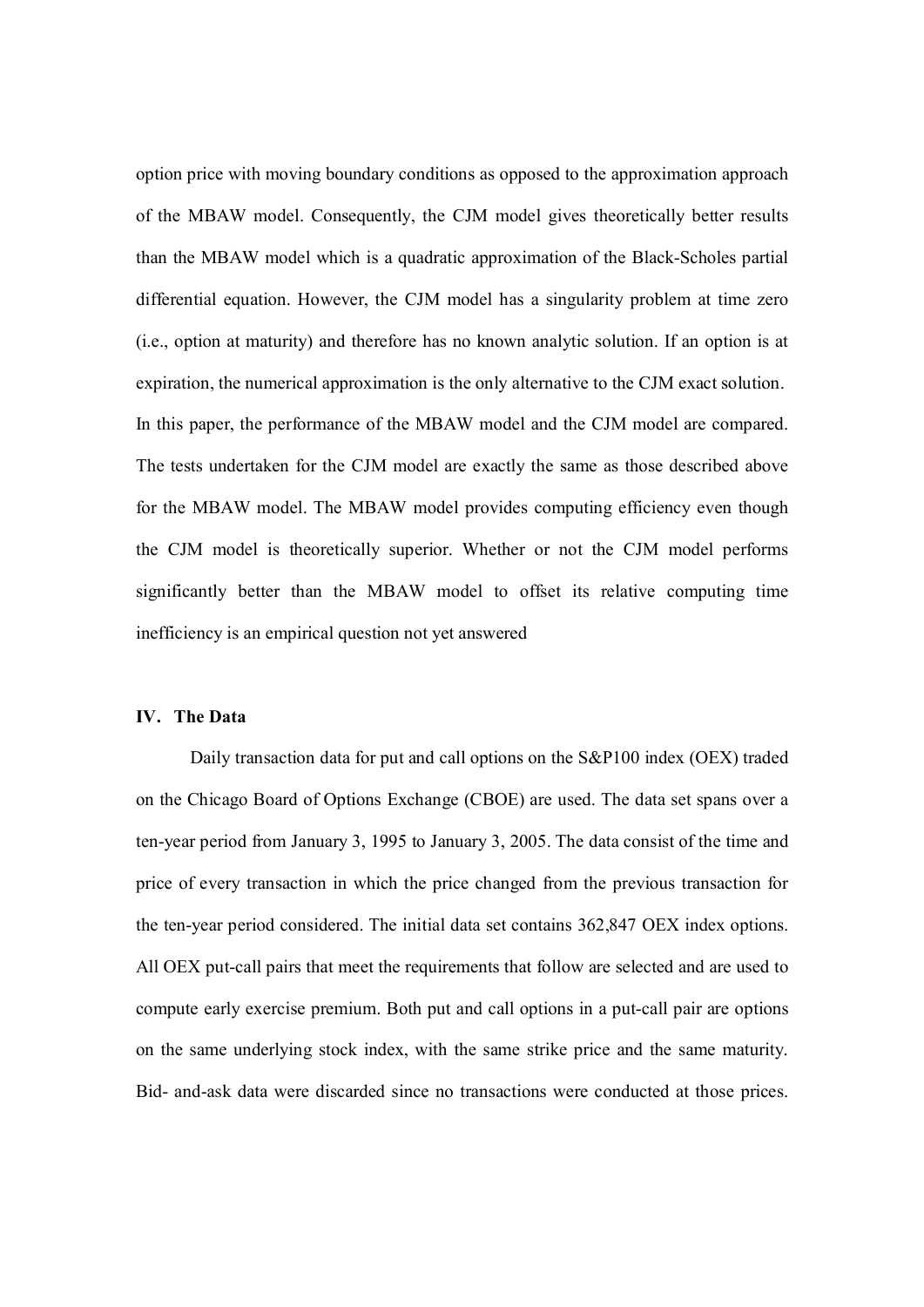Only contracts with maturities between one and four months are retained. Longer maturities were too thinly traded, and shorter maturities were too close to the maturity date to contain useful information about early exercise premium. To avoid days with thin trading, at least 20 call and 20 put transactions are required for any given day's data to be retained. Transactions in at least four strike classes for calls and four for puts are required to ensure a range of "moneyness" sufficient to provide a good picture of the distribution of early exercise premium. Deep-out-of-the-money call and put options defined as those with prices less than 5 cents, are deleted from the sample. For these options, the bid-ask spread is a big proportion of their time value. Therefore, their implied volatilities would be highly sensitive to the bid-ask bounce. Put and call option prices in a retained put-call pair must satisfy the no-arbitrage boundary conditions for American put-call parity. Finally, the early exercise premium of a put option cannot be greater than the put option price.

All of the above criteria eliminate 243,906 put and call options from the sample, leaving only a total of 118,941 put-call pairs for the estimation of early exercise premium. The daily risk-free interest rate is computed from the prices of Treasury bills maturing close to the maturity of the option. The tests conducted use two volatility measures. The historical volatility (HV) is obtained with daily index returns for the previous 180 trading days. The implied volatility (IV) is derived using the methodology proposed in Whaley  $(1982)$ .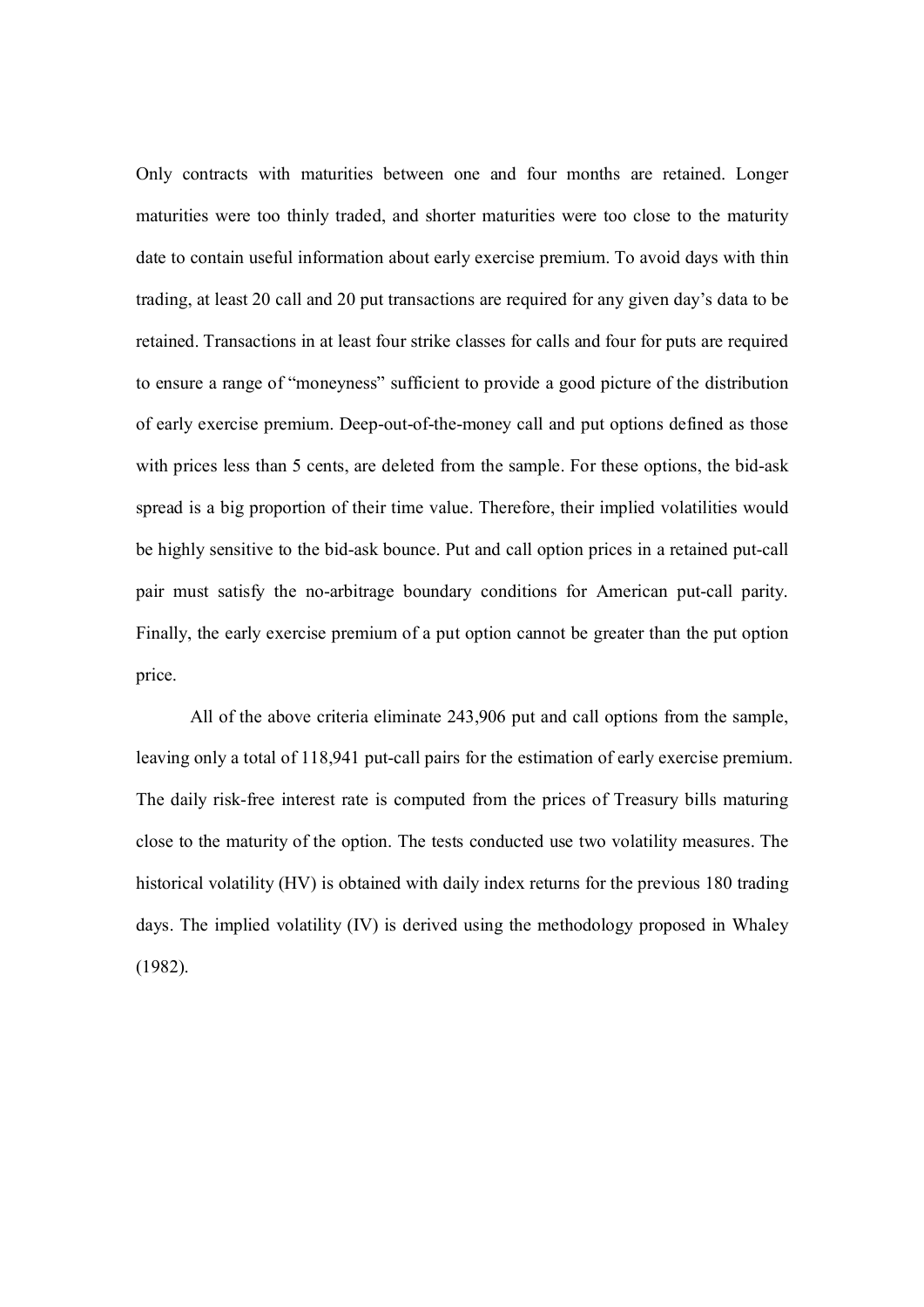#### **V.** Empirical Results

The actual market value of early exercise for American put options is given by equation (3). While previous empirical studies estimate the value of early exercise based on model-predicted prices, this study estimates early exercise premium from actual market prices. Table 1 shows the mean market values of early exercise for American put options on OEX Index for the period  $01/03/1995 - 01/03/2005$ , for all options and for all degrees of moneyness. Numbers in parentheses are mean market values of early exercise expressed as a percentage of the put option market prices. For all options, the average value of early exercise is \$7.436 or 9.55 percent of the put option market price. The mean market value of early exercise for in-the-money put options (\$11.013) is greater than that for at-the-money put options (\$5.237) which in turn is greater than that for out-of-the money put options (\$4.411). The average value of early exercise is 3.427 percent for all out-of-the-money put options compared to 14.622 percent for all in-the-money options. This finding is consistent with the fact that out-of-the-money options contain a negligible value of early exercise.

Table 2 displays the model predicted mean values of early exercise for American put options on OEX Index for the period  $01/03/1995 - 01/03/2005$ . Model predicted values of early exercise are estimated as the difference between (1) the theoretical American put option price given by the MacMillan, Barone-Adesi and Whaley (MBAW) model or the Carr, Jarrow and Myneni (CJM) model, and (2) the Black Scholes European put option price. The values in parentheses are the mean values of model-predicted early exercise expressed as a percent of the put price given by the model. The computations based on implied volatility show that the MBAW model predicts a mean early exercise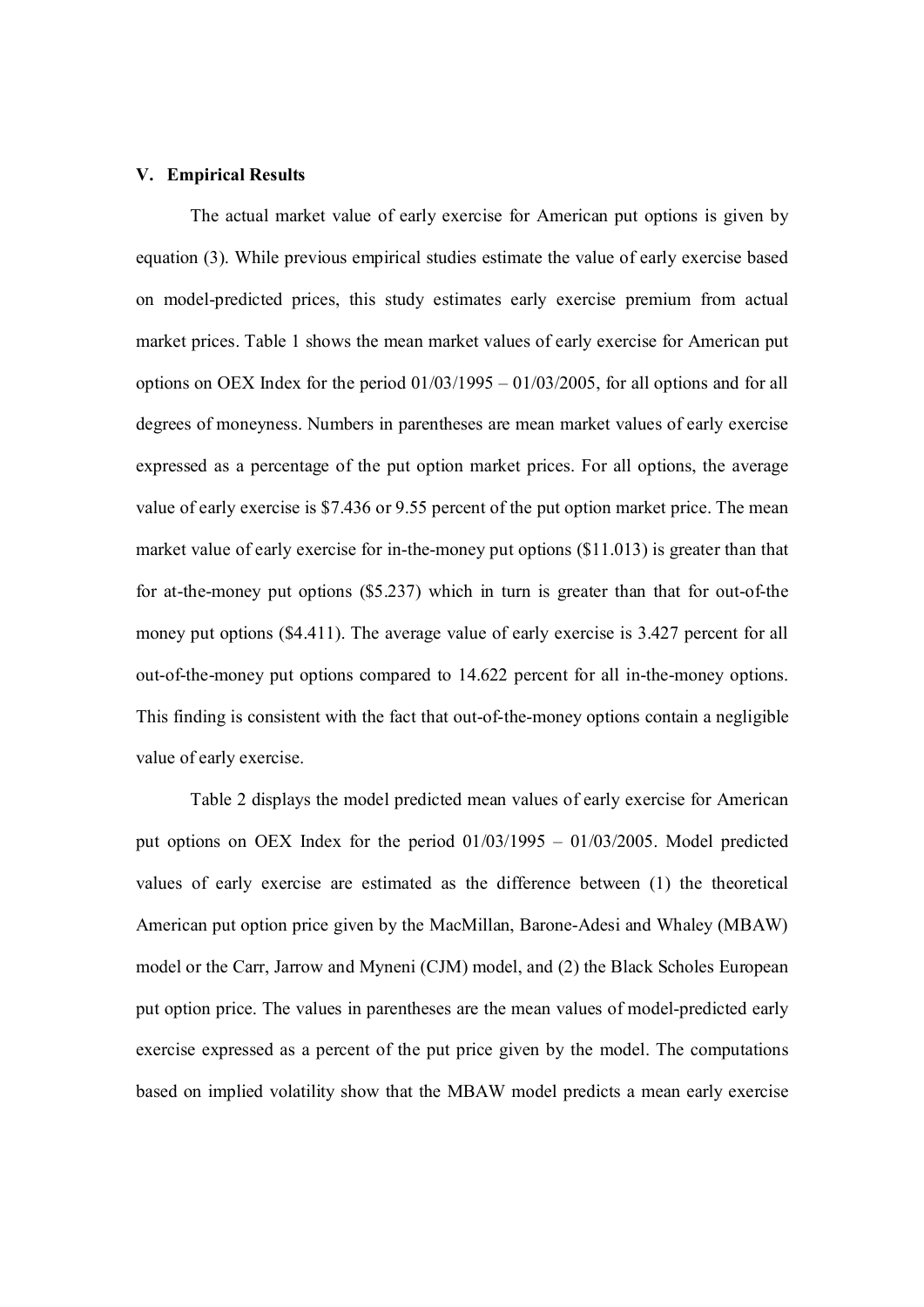premium of \$4.42 for in-the-money put options and \$0.33 for out-of-the-money put options, while the CJM model predicts a mean exercise premium of \$4.62 for in-themoney put options and \$0.29 for out-of-the-money put options. These models predicted mean values of early exercise are substantially lower than the mean market values of early exercise computed in Table 1, an indication that the MBAW and the CJM American valuation models undervalue the early exercise premium. This result is sustained when the model predicted mean values of early exercise are computed based on historical volatility. Table 2 also shows that computations based on historical volatility lead to a wider gap for the mean value of early exercise between the in-the-money options and outof-the-money options.

To test the relationship between early exercise premium and option parameters, market values of early exercise are regressed on four option parameters: option moneyness measured by the stock price over the strike price, time to maturity, volatility of the underlying stock/index price, and interest rates. The results of these regressions are displayed in Table 3. The signs of the coefficient estimates are consistent with the theory. As the moneyness defined by  $S/K$  increases, the put option is more likely to be out-ofthe-money and therefore less valuable. Hence, the early exercise premium decreases as the moneyness increases which is consistent with a negative sign for the  $\beta_1$  coefficient. As the time to maturity increases, a put option value increases, making the early exercise premium more valuable, consistent with a positive sign for the  $\beta$ , coefficient. As the volatility increases, a put option price increases, making the early exercise premium more valuable, consistent with a positive sign for the  $\beta_3$  coefficient. As interest rates increase the value of a put option decreases making the early exercise premium less valuable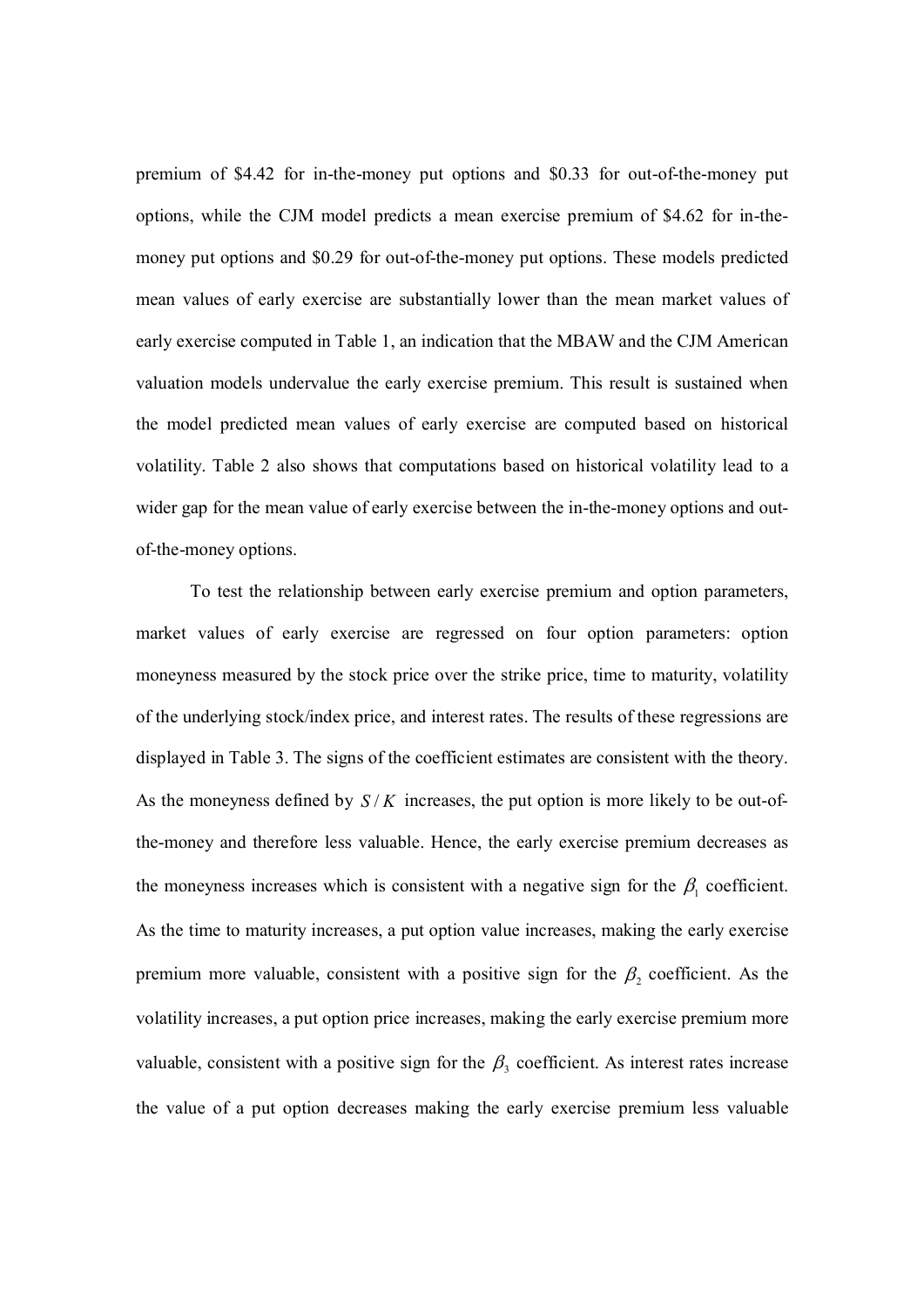consistent with a negative sign for the  $\beta_4$  coefficient. The value of early exercise premium,  $EEP_{mkt}$ , is computed as the difference between (i) the price of the American put option observed in the market and (ii) the price of the European put option derived from put/call parity as given in equation (3). Implied volatility measures are used to estimate this regression model. The time to maturity is measured as the number of days to maturity divided by 365 days. The daily risk-free interest rate is computed from the average bid and ask yield quotations on Treasury bills maturing closest to the maturity of the option. The numbers in parentheses are t-statistics. Overall, the regression results show that the early exercise premium is significantly positively related to time to maturity and volatility and significantly negatively related to meneyness and interest rates.

The empirical results of the accuracy test of the valuation models used are reported in Tables 4. The accuracy of the model is tested by comparing model-predicted values to observed market values. Table 4 shows the mean absolute percentage option pricing error by moneyness. This statistic is defined as the difference between the model price and the observed market price of the put option divided by the market price of the put option. The MBAW and CJM models perform more accurately under implied volatility (IV) than under historical volatility (HV), consistent with previous work in the finance literature. The Black-Scholes model (BS) performs better under historical volatility than under implied volatility. American put valuation models attempt to predict American put prices by approximating the value of early exercise. For in-the-money put options, market prices reflect mainly their intrinsic values. For out-of-the-money put options, market prices consist mainly of their time values. Hence, out-of-the-money options are subject to more pricing errors than in-the-money options. This assertion is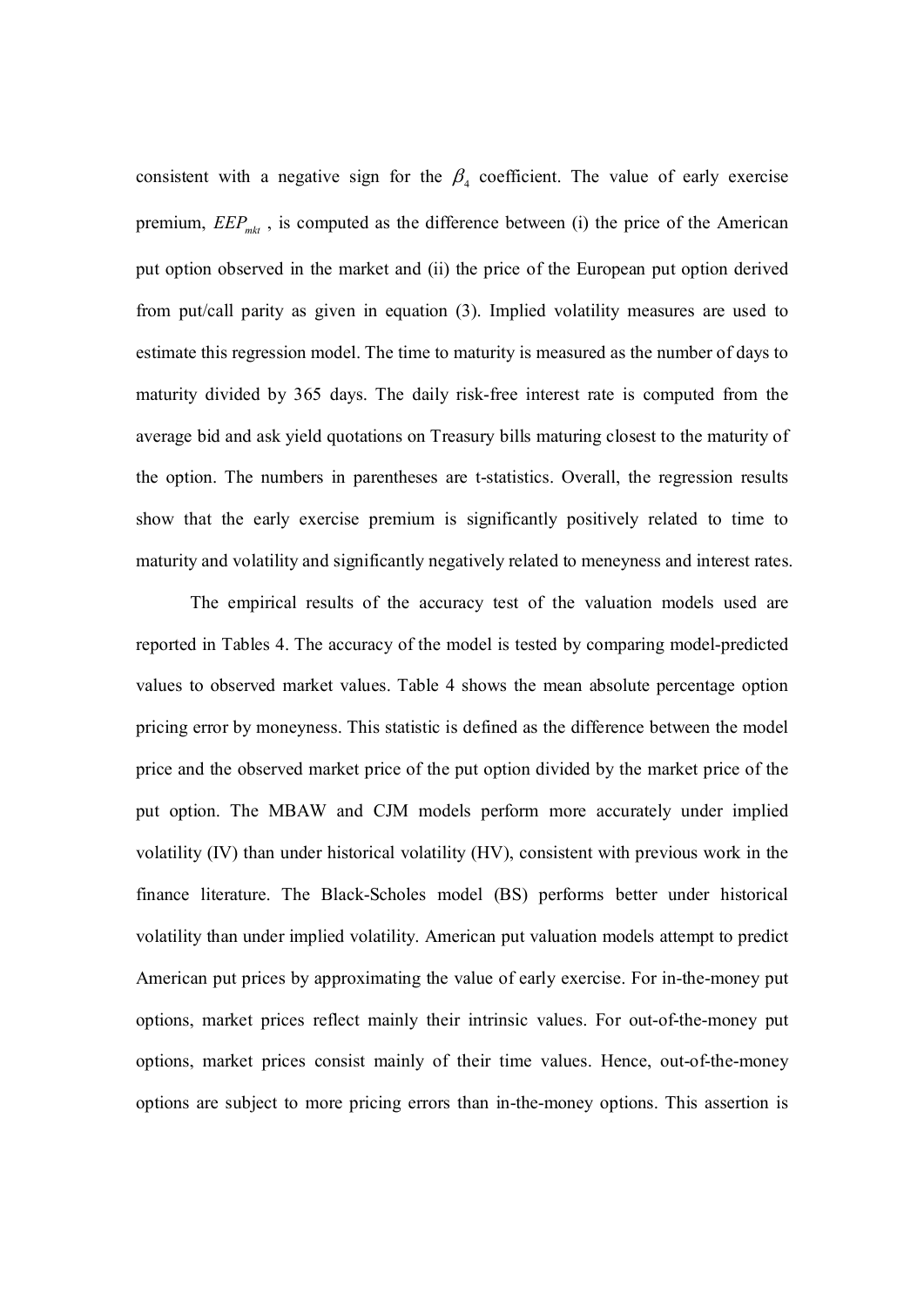supported by the mean absolute percentage option pricing error by moneyness reported in Table 4. For the MBAW and CJM models with IV, the mean absolute percentage pricing error is 2.05 percent and 2.00 percent respectively, for all in-the-money options and 5.66 percent and 5.74 percent respectively, for all out-of-the-money put options. This result is consistent with Blomeyer and Johnson (1988). The models with IV price more accurately than the same models with HV.

Because both the MBAW and CJM models implicitly assume that the Black-Scholes model correctly prices European values of American put options, pricing biases reported for these models inherently contain pricing errors resulting from the Black-Scholes model's misspecification of the stock price dynamics. For the Black-Scholes model, Table 4 reports a mean absolute percentage pricing error of 7.81 percent and 6.42 percent using implied volatility and historical volatility respectively for in-the-money put options. For out-the-money options, the numbers are 19.45 percent and 17.27 percent under IV and HV respectively. Hence, the Black-Scholes model's misspecification is more pronounced in pricing out-of-the-money put options than in pricing in-the-money put options.

The quality of an American put valuation model is tested by examining how well the model captures the true values of early exercise premium. Mispricing of early exercise premium can be assessed by comparing model-predicted values of early exercise premium to market values of early exercise premium. The computations are performed using both historical volatility (HV) and implied volatility (IV). Table 5 shows the mispricing of early exercise premium by moneyness for American put options on OEX Index for the period  $01/03/1995 - 01/03/2005$ . The values in parentheses are mean values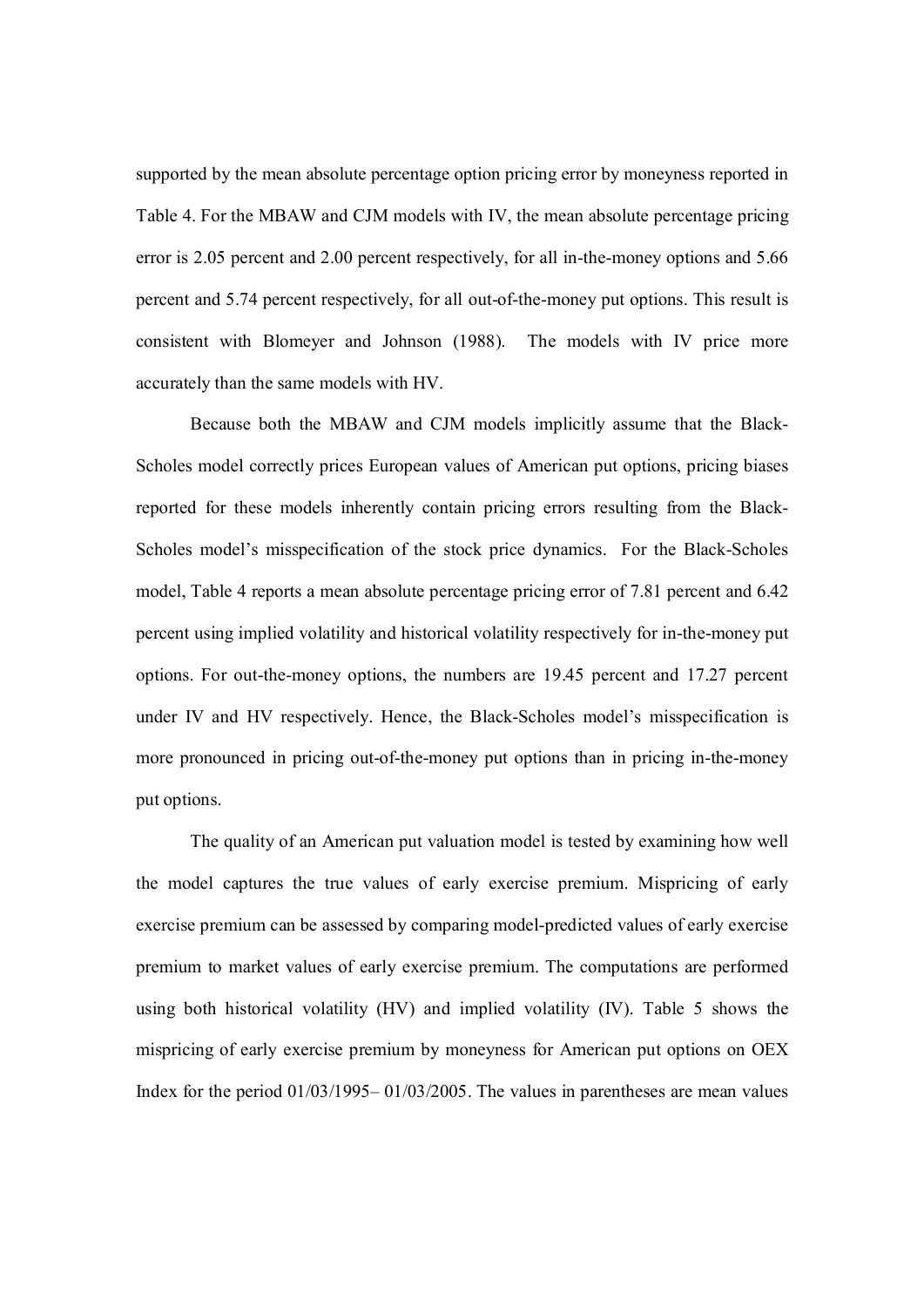of the mispricing expressed as a percent of the market value of early exercise premium. For all options, only about 33% of the market value of early exercise is captured by the MBAW model with IV. For out-of-the-money options, more than 82% of the market value of early exercise is not captured by this model, whereas nearly 53% of the early exercise premium is not accounted for when the option is in-the-money. This large mispricing of early exercise premium for put options regardless of moneyness seems to explain the significantly high pricing biases reported in Table 4.

To investigate further the quality of the MBAW and the CJM models with both measures of volatility, market values of early exercise premium is regressed over modelpredicted values of early exercise premium. Under the null hypothesis that the modelpredicted early exercise premium perfectly forecasts the true market value of early exercise premium, the intercept and slope coefficients are expected to equal zero and one respectively. The regression results appear in Table 6. The values in parentheses are tstatistics computed by setting the intercept and slope coefficients to zero and one respectively. The statistically significant t-values reported for both coefficients suggest that the null hypothesis is rejected. The explanatory power of the regression as provided by the Adiusted- $R^2$  indicates that more than 70% and more than 73% of the variation in the market value of early exercise premium can be explained by the two models under HV and IV respectively. Overall, the results from the quality test suggest that both American put valuation models do not properly capture the value of early exercise embedded in American put prices. The ability of these models to capture the value of early exercise is particularly weak for out-of-the-money put options.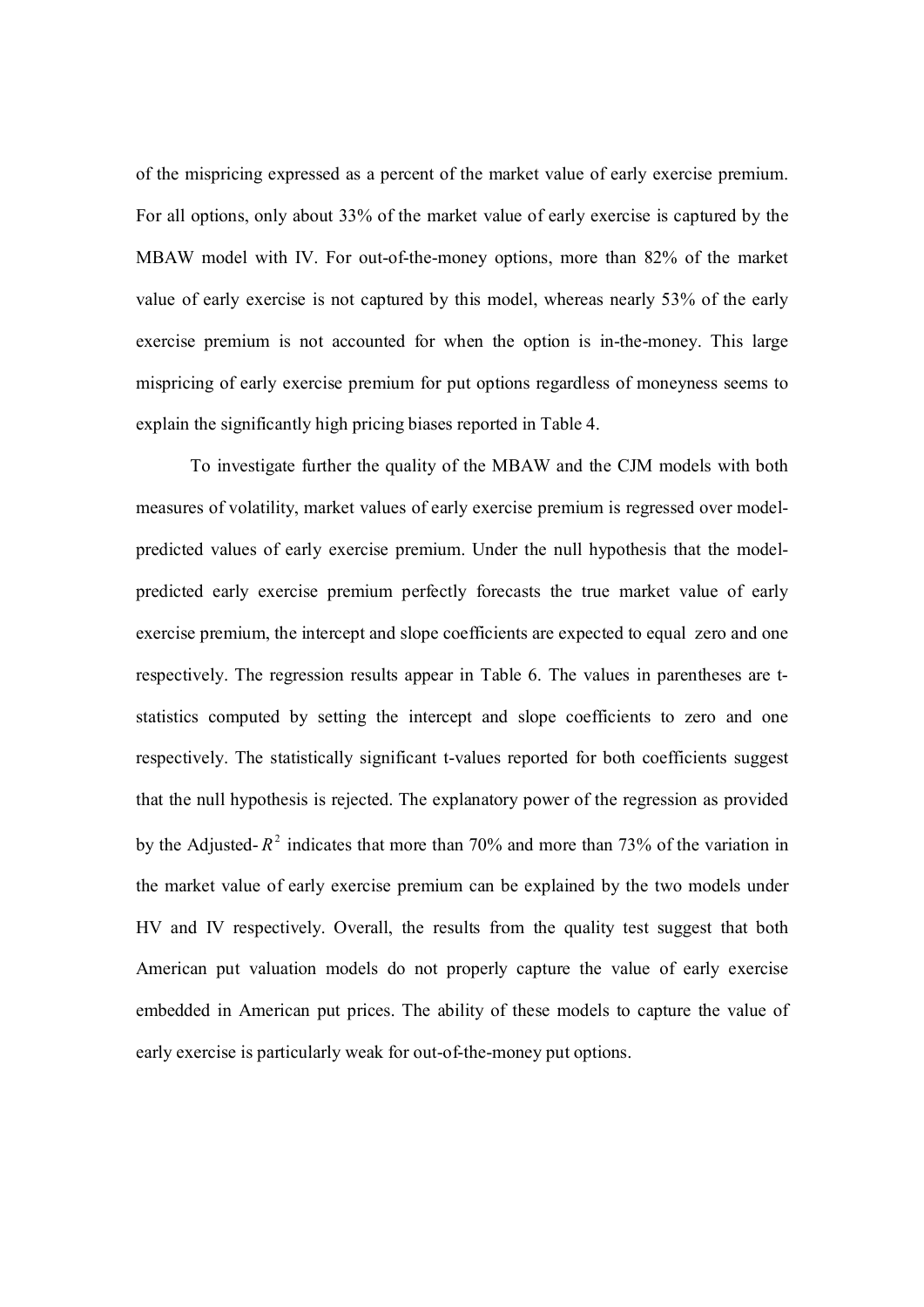#### VI. Conclusions

This paper examines empirically the value of early exercise for American put options. Market values of early exercise premium for put options on S&P 100 Index are directly derived from observable market prices of put options using the European put-call parity relationship. For the period  $01/03/1995 - 01/03/2005$ , the mean market value of early exercise was about \$7.44 per option or 9.55% of the option price. Consistent with prior empirical evidence, early exercise premium for out-of-the-money put options is not significant. Consistent with the theory, the value of early exercise found is significantly positively related to the time to maturity and to the volatility of the underlying Index, and significantly negatively related to moneyness and interest rates.

The quality of the American put option pricing models developed by (1) McMillan (1986) & Barone-Adesi and Whaley (1987) and (2) Carr, Jarrow and Myneni (1992) are tested by investigating the proportion of early exercise premium captured by the model-predicted prices. The results indicate that for all options, on average, about 35% of the market value of early exercise is captured by either the MBAW model or the CJM model. Hence, the MBAW and the CJM American put valuation models do not fully capture the value of early exercise embedded in American put prices. These models ability to capture the value of early exercise is particularly weak for out-of-the-money put options.

Assuming that the MBAW and CJM models correctly price at-the-money put options, a performance test is conducted comparing model-predicted prices to observed market prices. The result is that both American valuation models significantly misprice options regardless of moneyness. These pricing biases are mainly due to the misvaluation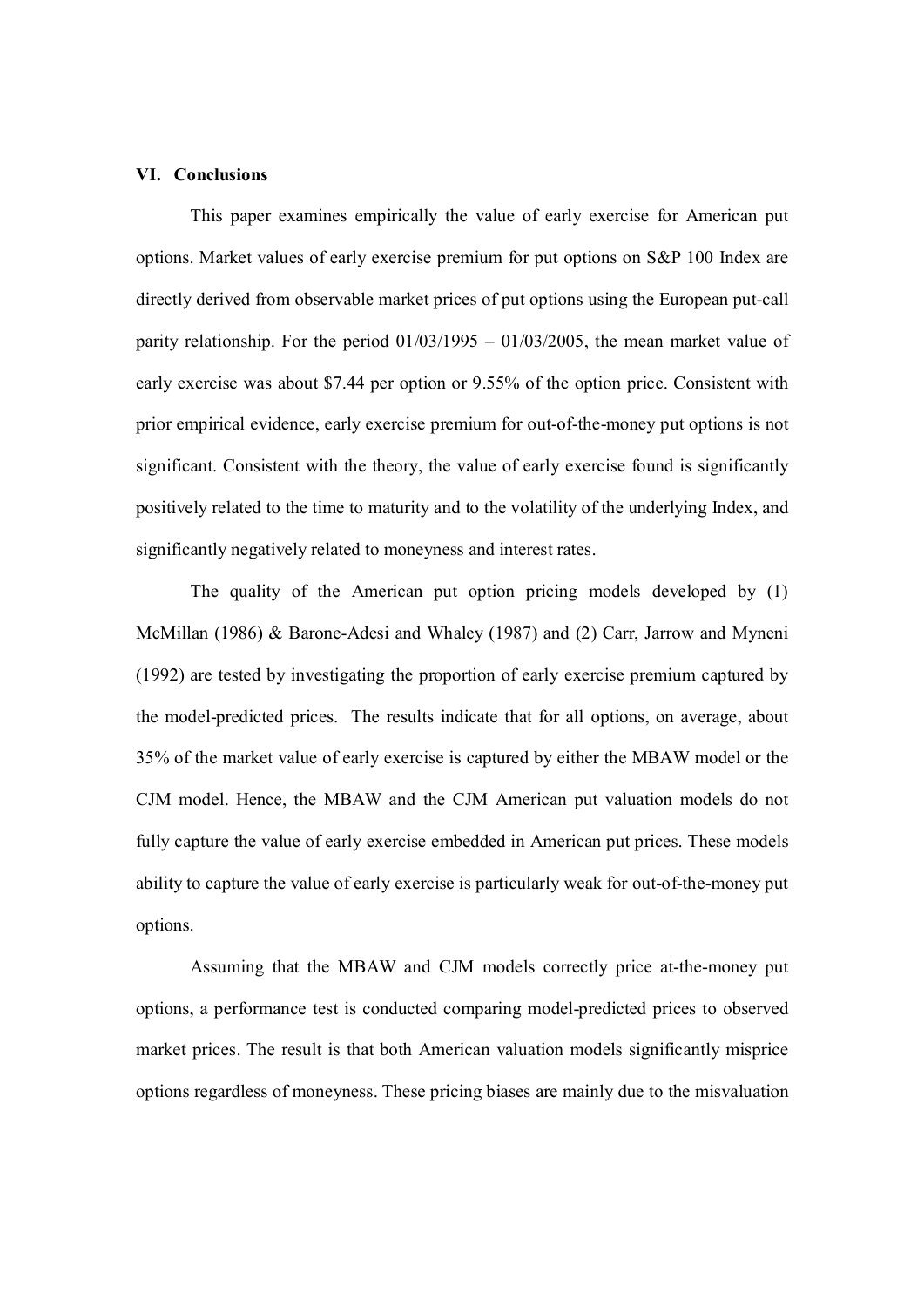of early exercise premium and the misspecification of the Black-Scholes model. The results of this study lead to conclude that the MBAW and the CJM American put valuation models predictions of put option market prices are acceptable.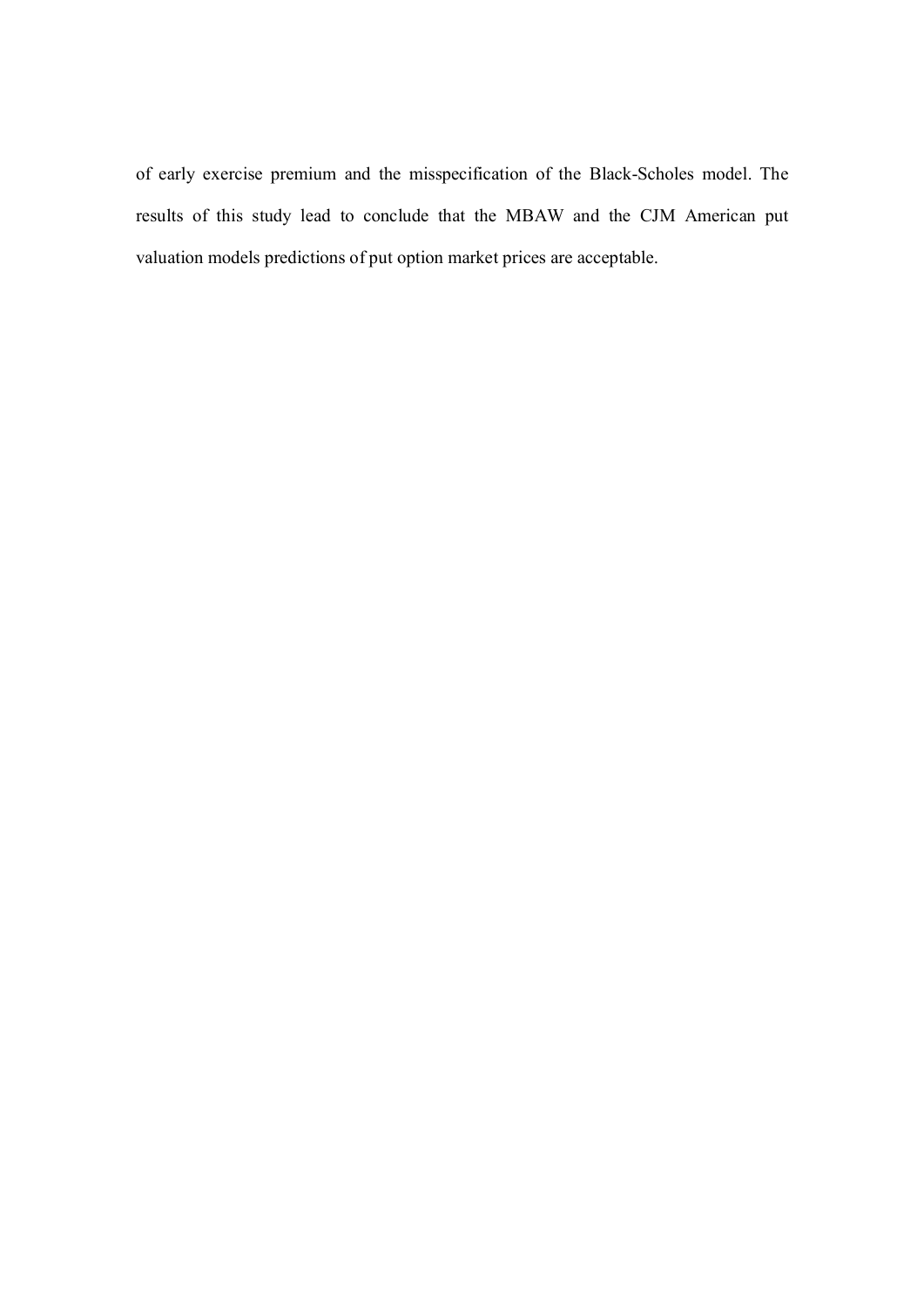#### **References**

Barone-Adesi, Giovanni, and Robert E. Whaley, 1987, "Efficient Analytic Approximation of American Option Values," Journal of Finance 42, 301-320.

Black, Fischer, and Myron S. Scholes, 1973, "The Pricing of Options and Corporate Liabilities," Journal of Political Economy 81, 637-654.

Brenner, Menachem, and Dan Galai, 1986, "Implied Interest Rates," Journal of Business 59, 493-507.

Carr, Peter, Robert Jarrow, and Ravi Myneni, 1992, "Alternative Characterizations of American Put Options," Mathematical Finance 2, 87-105.

Dueker, Michael, and Thomas W. Miller Jr., 2003, "Directly Measuring Early Exercise Premiums Using American and European S&P 500 Index Options," The Journal of Futures Market 23, 287-325.

Dueker, Michael, and Thomas W. Miller Jr., 1996, "Market Microstructure Effects on the Direct Measurements of the Early Exercise Premium in Exchange-Listed Options," Federal Reserve Bank of St. Louis.

Geske, Robert, and H. E. Johnson, 1984, "The American Put Valued Analytically," Journal of Finance 39, 1511-1524.

Harvey, Campbell R., and Robert E. Whaley, 1992, "Market Volatility Prediction and the Efficiency of the S&P 100 Index Option Market," Journal of Financial Economics 31,  $43 - 73$ 

Jorion, Philippe, and Neal M. Stoughton, 1989, "An Empirical Investigation of the Early Exercise Premium of Foreign Currency Options, Journal of Futures Market 9, 365-375.

Loudon, G. F., 1990, "American Put Pricing: Australian Evidence," Journal of Business Finance & Accounting 17, 297-321.

MacMillan, L. W., 1986, "An Analytic Approximation for the American Put Option," Advances in Futures and Options Research 1, 141-183.

Rhim, Jong C., and Yong H. Kim, 2000, "An Estimation of Early Exercise Premium for American Put Options," Global Business and Finance Review 5, 13-30.

Shastri, Kuldeep, and Kishore Tandon, 1986, "An Empirical Test of a Valuation Model for American Options on Futures Contracts," Journal of Financial and Ouantitative Analysis 21, 377-392.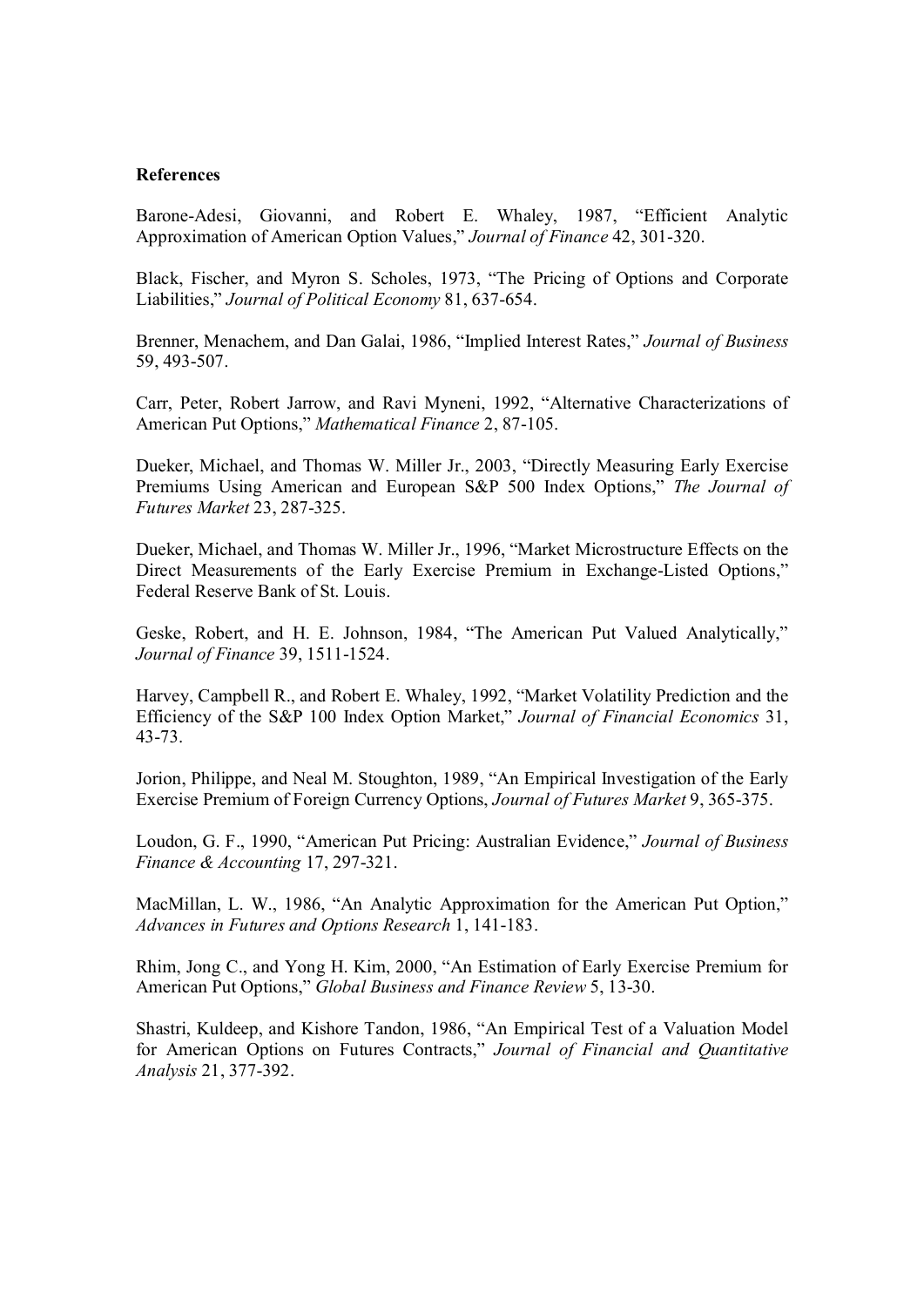Whaley, Robert E., 1986, "Valuation of American Futures Options: Theory and Empirical Tests," Journal of Finance 41, 127-150.

Zivney, Terry L., 1991, "The Value of Early Exercise in Option Prices: An Empirical Investigation," Journal of Financial and Quantitative Analysis 26, 129-138.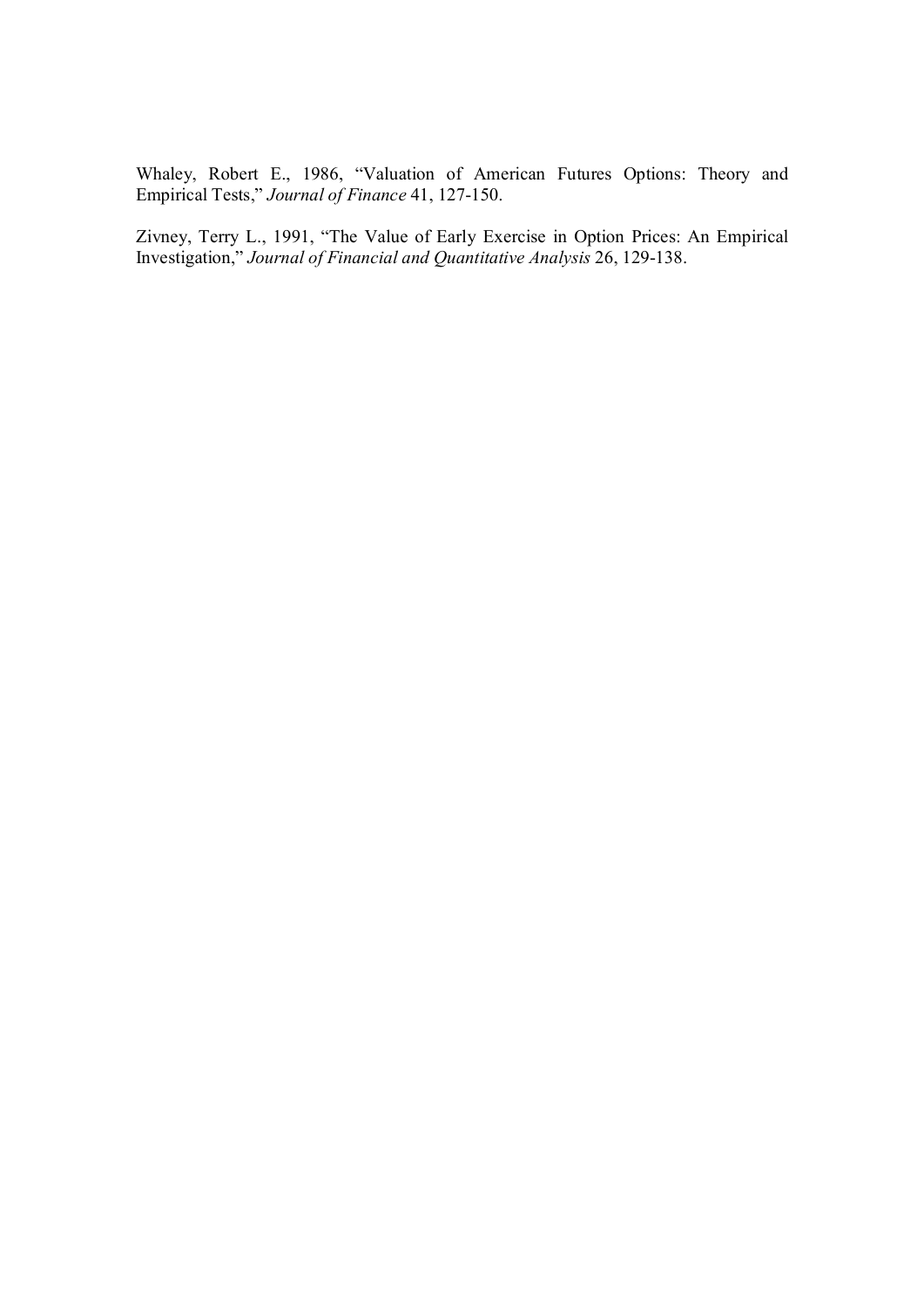|                  | Number of    | Mean Market Value of |
|------------------|--------------|----------------------|
|                  | Observations | Early Exercise       |
| In-the-money     | 52,025       | 11.013               |
|                  |              | (14.622)             |
| At-the-money     | 19,699       | 5.237                |
|                  |              | (10.829)             |
| Out-of-the-money | 47,217       | 4.411                |
|                  |              | (3.427)              |
| All              | 118,941      | 7.436                |
|                  |              | (9.550)              |

## **TABLE 1:** Mean market values of early exercise for American put options on OEX  $\overline{\text{Index}: 01/03/1995} - 01/03/2005.$

Consistent with equation (3), market values of early exercise premium are defined as observed market price of American put option minus the European put value of the option derived from put/call parity. The average bid and ask yield quotations on Treasury bills that expire closest to the option's expiration date are used as estimates for the risk-free rate of interest. The values in parentheses are mean market values of early exercise expressed as a percentage of the put option market price.

|  |                                                |  |  |  | <b>TABLE 2: Model Predicted Mean Values of Early Exercise for American Put</b> |  |
|--|------------------------------------------------|--|--|--|--------------------------------------------------------------------------------|--|
|  | Options on OEX Index: 01/03/1995 – 01/03/2005. |  |  |  |                                                                                |  |

|                  | Number of           | <b>MBAW</b> | CJM       | <b>MBAW</b> | CJM           |
|------------------|---------------------|-------------|-----------|-------------|---------------|
|                  | <b>Observations</b> | H.V.        | H.V       | I.V.        | I.V.          |
|                  |                     |             |           |             |               |
| In-the-money     | 52,025              | 5.78129     | 5.93864   | 4.42129     | 4.61518       |
|                  |                     | (7.12458)   | (7.41797) | (5.23872)   | (5.53892)     |
|                  |                     |             |           |             |               |
| At-the-money     | 19,699              | 0.69173     | 0.72479   | 0.71026     | 0.73148       |
|                  |                     | (3.61192)   | (3.76726) | (2.59809)   | (2.73949)     |
|                  |                     |             |           |             |               |
| Out-of-the-money | 47,217              | 0.25164     | 0.22471   | 0.32812     | 0.29036       |
|                  |                     | (3.20478)   | (2.19897) | (1.69968)   | (1.44648)     |
|                  |                     |             |           |             |               |
| All              | 118,941             | 2.74320     | 2.80680   | 2.18177     | 2.25510       |
|                  |                     | (4.98674)   | (4.74151) | (3.39646)   | $(3.45067)$ . |

MBAW stands for the MacMillan, Barone-Adesi and Whaley model values, while CJM stands for the Carr, Jarrow and Myneni model values. Model predicted values of early exercise are estimated as the difference between (1) the theoretical American put option price given by the MBAW model or the CJM model, and (2) the Black Scholes European put option price. H.V. and I.V. are historical volatility and implied volatility respectively. The values in parentheses are mean values of model-predicted early exercise expressed as a percent of model put price.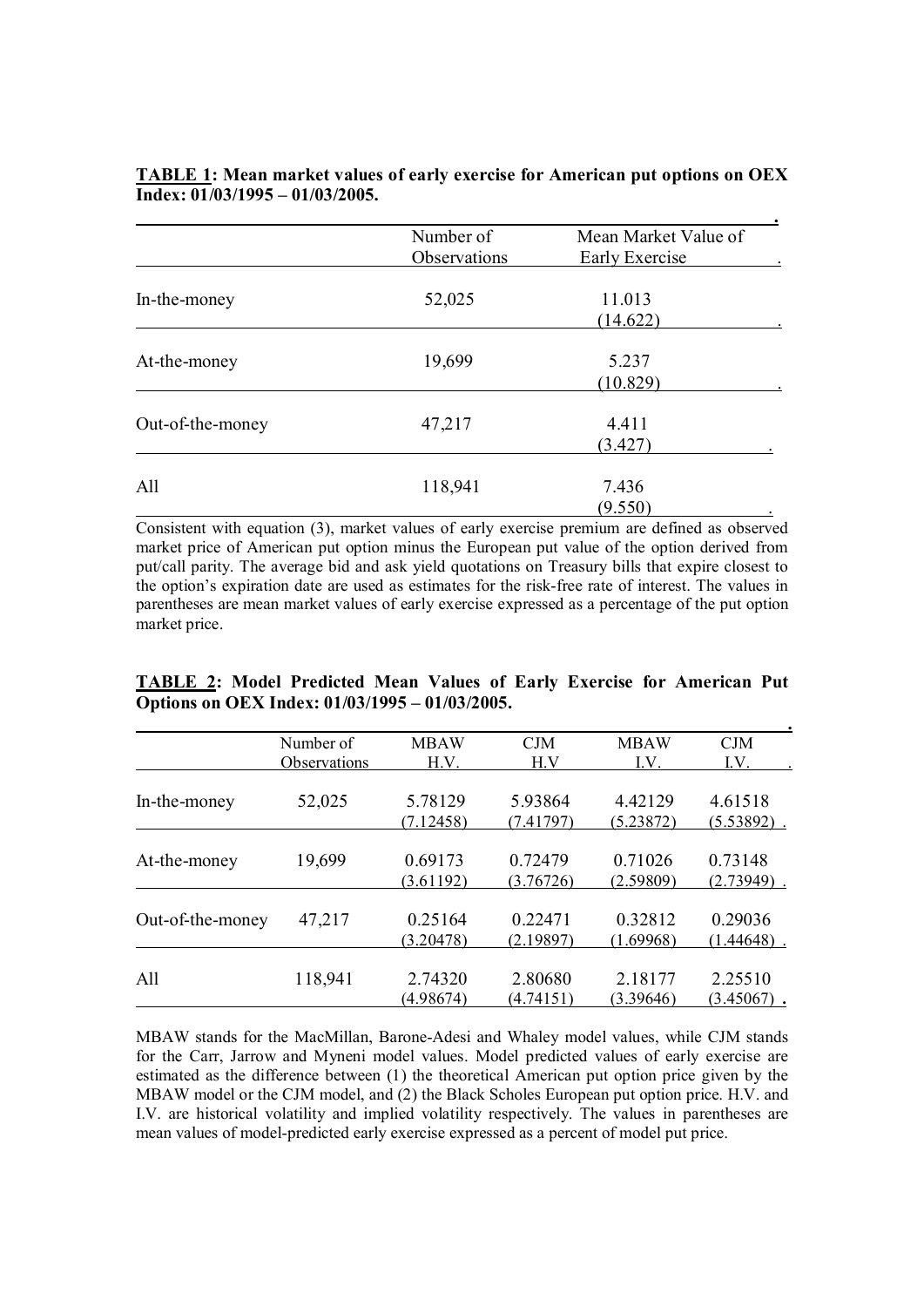**TABLE 3: Market Values of Early Exercise, EEP**<sub>mkt</sub>, are Regressed on Put Option Moneyness, Time to Maturity, Volatility of the Stock Price and Interest Rate:

|                                  |                            |             |                                     |                      | $EEP_{mkt} = \alpha + \beta_1 \left( \frac{S}{K} \right) + \beta_2$ (time to maturity) + $\beta_3$ (volatility) + $\beta_4$ (interest rate) + $\varepsilon$ |             |
|----------------------------------|----------------------------|-------------|-------------------------------------|----------------------|-------------------------------------------------------------------------------------------------------------------------------------------------------------|-------------|
| Number of<br><b>Observations</b> | $\alpha$                   | $\beta_{1}$ | $\beta$ ,                           | $\beta_{3}$          | $\beta_{\scriptscriptstyle 4}$                                                                                                                              | $Adj - R^2$ |
| 118,941                          | $-0.03865$<br>$(-10.2735)$ | $-0.00239$  | 0.34862<br>$(-21.3814)$ $(87.5975)$ | 0.00186<br>(17.9108) | $-0.05271$<br>$(-41.3829)$                                                                                                                                  | 0.3685      |

The signs of the coefficient estimates are consistent with the theory. As the moneyness defined by  $S/K$  increases, the put option is more likely to be out-of-the money and therefore less valuable. Hence, the early exercise premium decreases as the moneyness increases which is consistent with a negative sign for the  $\beta_1$  coefficient. As the time to maturity increases, a put option value increases, making the early exercise premium more valuable. Hence, the sign of the  $\beta$ , coefficient is positive. As the volatility increases, a put option price increases, making the early exercise premium more valuable. Therefore, the sign of the  $\beta_3$  coefficient is positive. As interest rates increase, the present value of the strike price decreases, making it more likely for the stock price to be above the strike price. Hence, as interest rates increase, the put option will more likely be out-of-the-money, making the early exercise premium less valuable. This corresponds to a negative sign for the  $\beta_4$  coefficient.

The value of early exercise premium,  $EEP_{mkt}$ , is computed as the difference between (1) the price of the American put option observed in the market and (2) the price of the European put option derived from put/call parity. Implied volatility measures are used to estimate this regression model. The time-to-maturity is derived as the number of days to maturity divided by 365 days. The daily risk-free interest rate is computed from the prices of Treasury bills maturing close to the maturity of the options. The numbers in parentheses are t-statistics.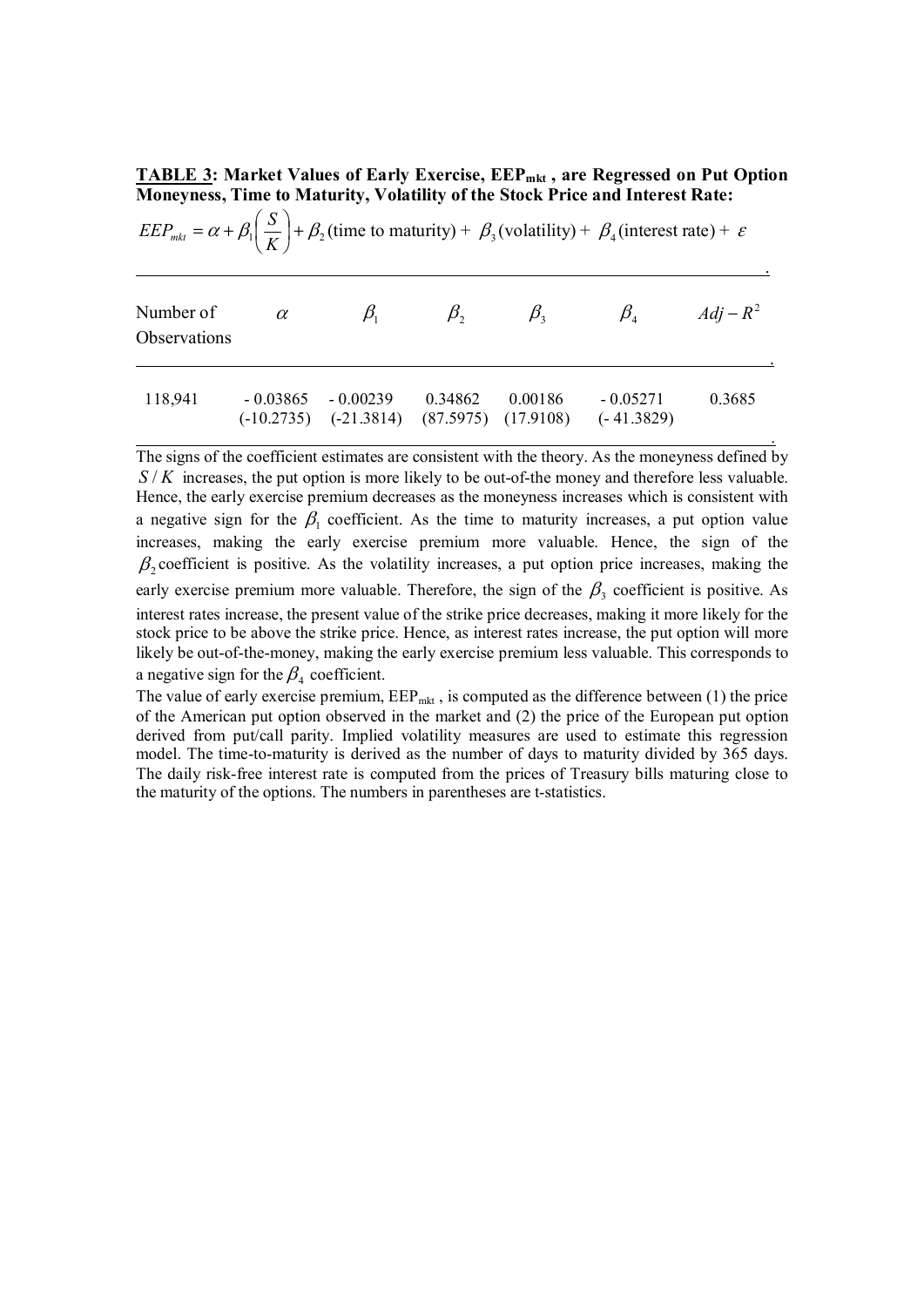|                  | Number of<br>Observations | <b>MBAW</b><br>(H.V) | CJM<br>(H.V) | <b>BS</b><br>(H.V) | <b>MBAW</b><br>(LV) | <b>CJM</b><br>(I.V) | <b>BS</b><br>(I.V) |
|------------------|---------------------------|----------------------|--------------|--------------------|---------------------|---------------------|--------------------|
| In-the-money     | 52,025                    | 4.2831               | 4.1937       | 6.4228             | 2.0543              | 2.0075              | 7.8109             |
| At-the-money     | 19,699                    | 7.8694               | 7.8429       | 11.6481            | 4.5712              | 4.3918              | 15.1404            |
| Out-of-the-money | 47,217                    | 12.2573              | 12.4521      | 17.2707            | 5.6628              | 5.7404              | 19.4461            |
| A11              | 118,941                   | 8.0426               | 8.0765       | 11.5946            | 3.9036              | 3.8843              | 13.6437            |

**TABLE 4: Option Models Pricing Biases: Mean Absolute Percentage Option Pricing Error by Moneyness.** 

The mean absolute percentage option pricing errors are computed for the MacMillan (1986) and Barone-Adesi & Whaley (1987) model (MBAW), the Carr, Jarrow and Myneni (1992) model (CJM), and the Black-Scholes (1973) model (BS). These computations are done using both historical volatility (H.V) and implied volatility (I.V). The mean absolute percentage option pricing error is defined as the absolute value of the difference between the model price and the observed market price divided by the market price of the put option.

| <b>TABLE 5: Mispricing of Early Exercise Premium for American Put Options on</b> |  |  |  |  |
|----------------------------------------------------------------------------------|--|--|--|--|
| OEX Index: 01/03/1995 - 01/03/2005.                                              |  |  |  |  |

|                  | Number of<br><b>Observations</b> | <b>MBAW</b><br>H.V. | <b>CJM</b><br>H.V.  | <b>MBAW</b><br>I.V. | <b>CJM</b><br>I.V.      |
|------------------|----------------------------------|---------------------|---------------------|---------------------|-------------------------|
| In-the-money     | 52,025                           | 5.2317<br>(48.3105) | 5.0744<br>(43.9843) | 6.5917<br>(52.7835) | 6.3978<br>$(47.2425)$ . |
| At-the-money     | 19,699                           | 4.5453<br>(71.3251) | 4.5122<br>(68.4893) | 4.5267<br>(71.8931) | 4.5055<br>$(68.5547)$ . |
| Out-of-the money | 47,217                           | 4.1594<br>(83.4691) | 4.1863<br>(84.5722) | 4.0829<br>(82.0743) | 4.1206<br>(83.2172).    |
| All              | 118,941                          | 4.6923<br>(65.4271) | 4.6287<br>(63.1082) | 5.2538<br>(67.3314) | 5.1804<br>(66.0452)     |

The mispricing of early exercise premium is computed for the MacMillan, Barone-Adesi and Whaley model (MBAW) and, the Carr, Jarrow and Myneni model (CJM). The mispricing is the difference between the market value of early exercise premium and the model predicted value of early exercise premium. The computations are performed using both historical volatility  $(H.V.)$ and implied volatility (I.V.). The values in parentheses are mean values of the mispricing expressed as a percent of the market value of early exercise premium.